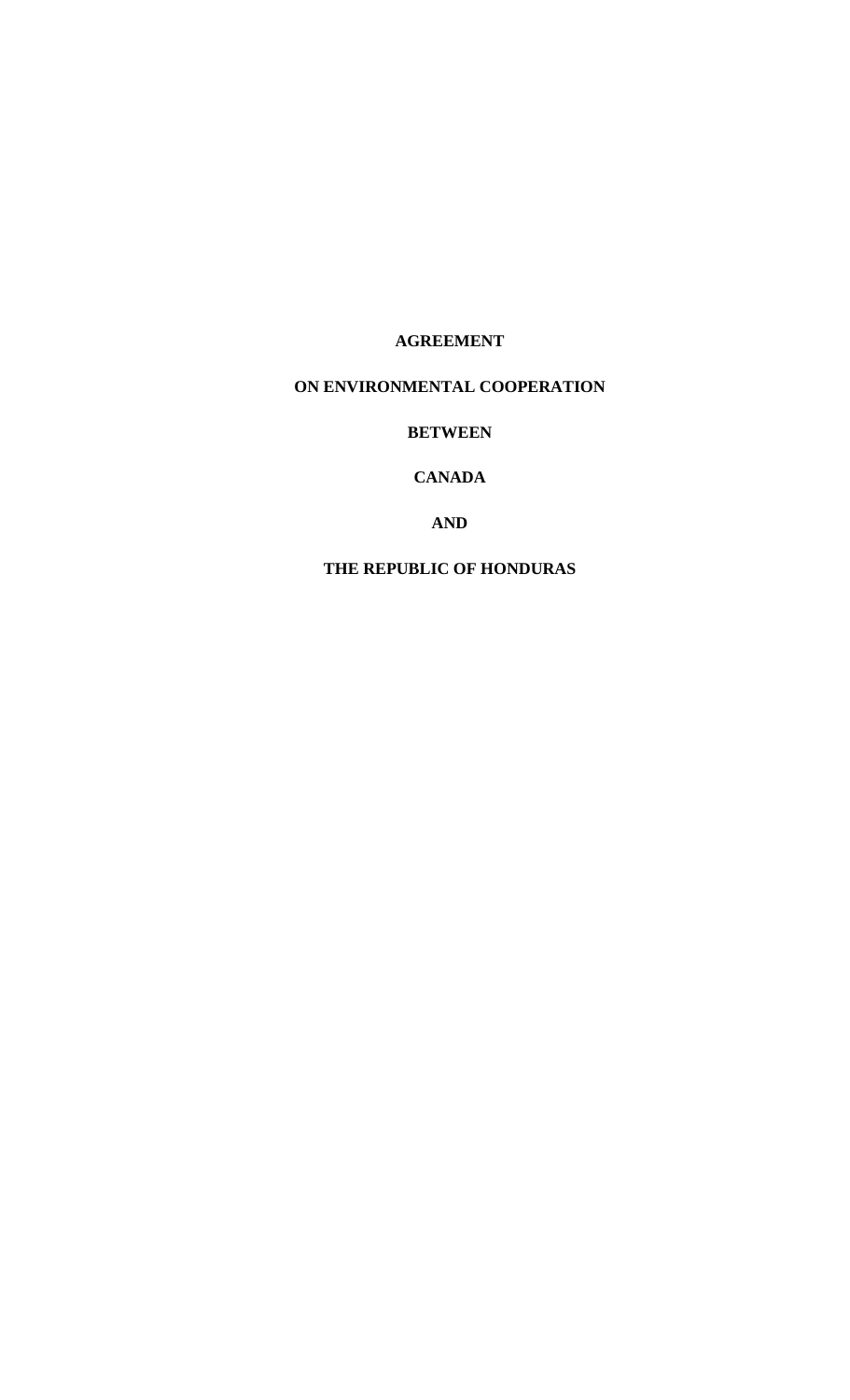#### **PREAMBLE**

**CANADA AND THE REPUBLIC OF HONDURAS** ("Honduras"), hereinafter referred to as "the Parties",

**NOTING** their resolve to enter into the *Free Trade Agreement between Canada and the Republic of Honduras* ("Canada-Honduras FTA") in a manner consistent with environmental protection and conservation;

**CONVINCED** of the importance of the conservation, protection, and enhancement of the environment in their territories and of the essential role of cooperation in these areas in achieving sustainable development for the well-being of present and future generations;

**AFFIRMING** the sovereign right of States to exploit their own resources pursuant to their own environmental and development policies and their responsibility to ensure that activities within their jurisdiction or control do not cause damage to the environment of other States or areas beyond the limits of national jurisdiction;

**FURTHER AFFIRMING** the *Rio Declaration on Environment and Development* of 1992, the *Johannesburg Declaration on Sustainable Development* of 2002 and *Johannesburg Plan of Implementation of the World Summit on Sustainable Development* of 2002;

**ACKNOWLEDGING** the growing economic, environmental, and social links between their countries through the creation of a free trade area;

**RECALLING** that Canada and Honduras share a commitment to pursue policies that promote sustainable development, and that sound environmental management is an essential element of sustainable development;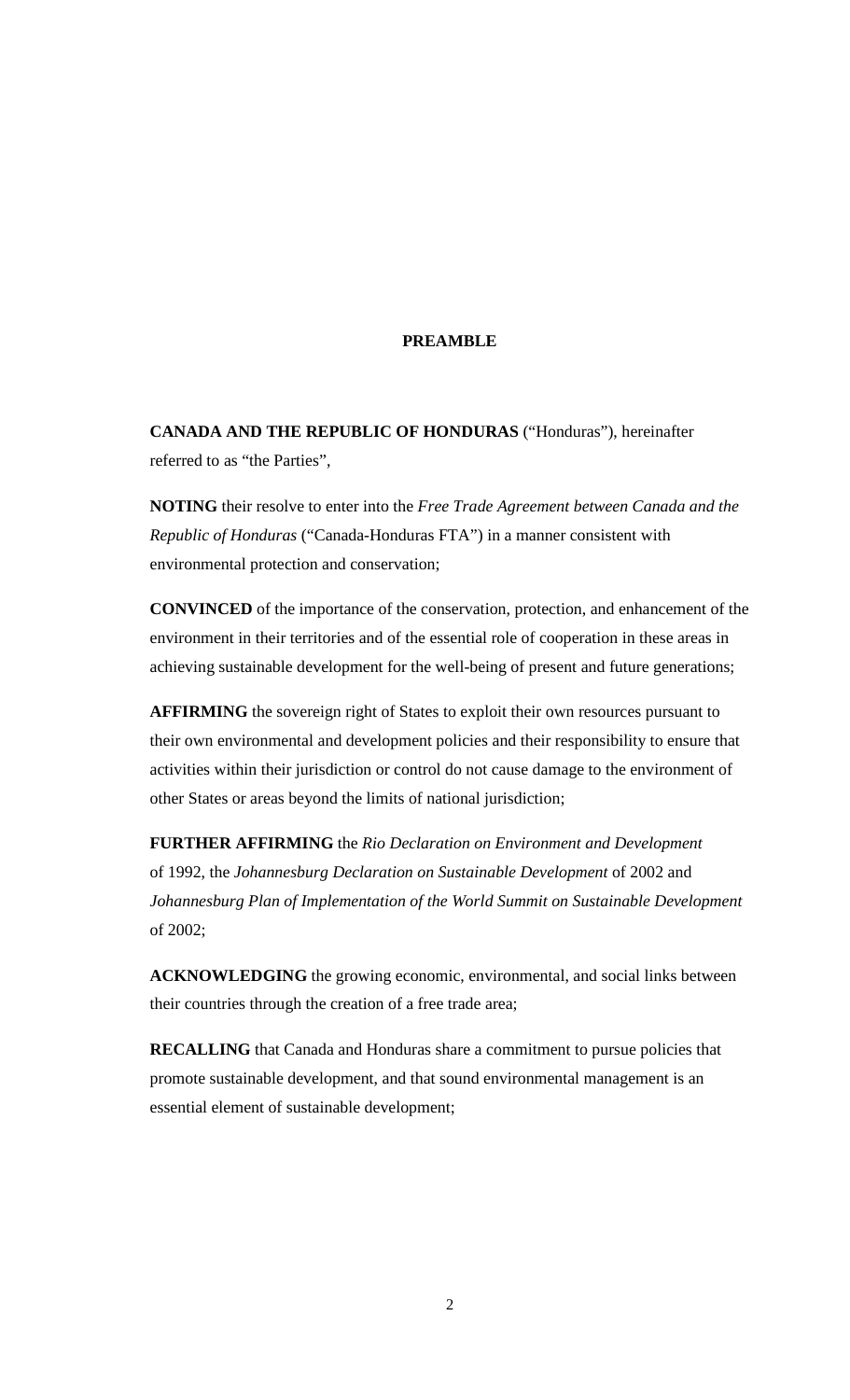**NOTING** the existence of differences in their respective natural endowments, climatic and geographical conditions, and technological, financial, and infrastructural capabilities;

**FURTHER NOTING** the existence of differences in their respective socio-economic conditions and legal systems;

**ACKNOWLEDGING** the importance of transparency and public participation in the development of environmental law and policies;

**AFFIRMING** that it is inappropriate to relax environmental law in order to encourage trade and investment;

**RECOGNIZING** that enhanced cooperation between the Parties brings benefits which can help strengthen the environmental management systems of the Parties; and

**EXPRESSING** their shared desire to support and build on international environmental agreements through cooperation between the Parties,

**HAVE AGREED** as follows: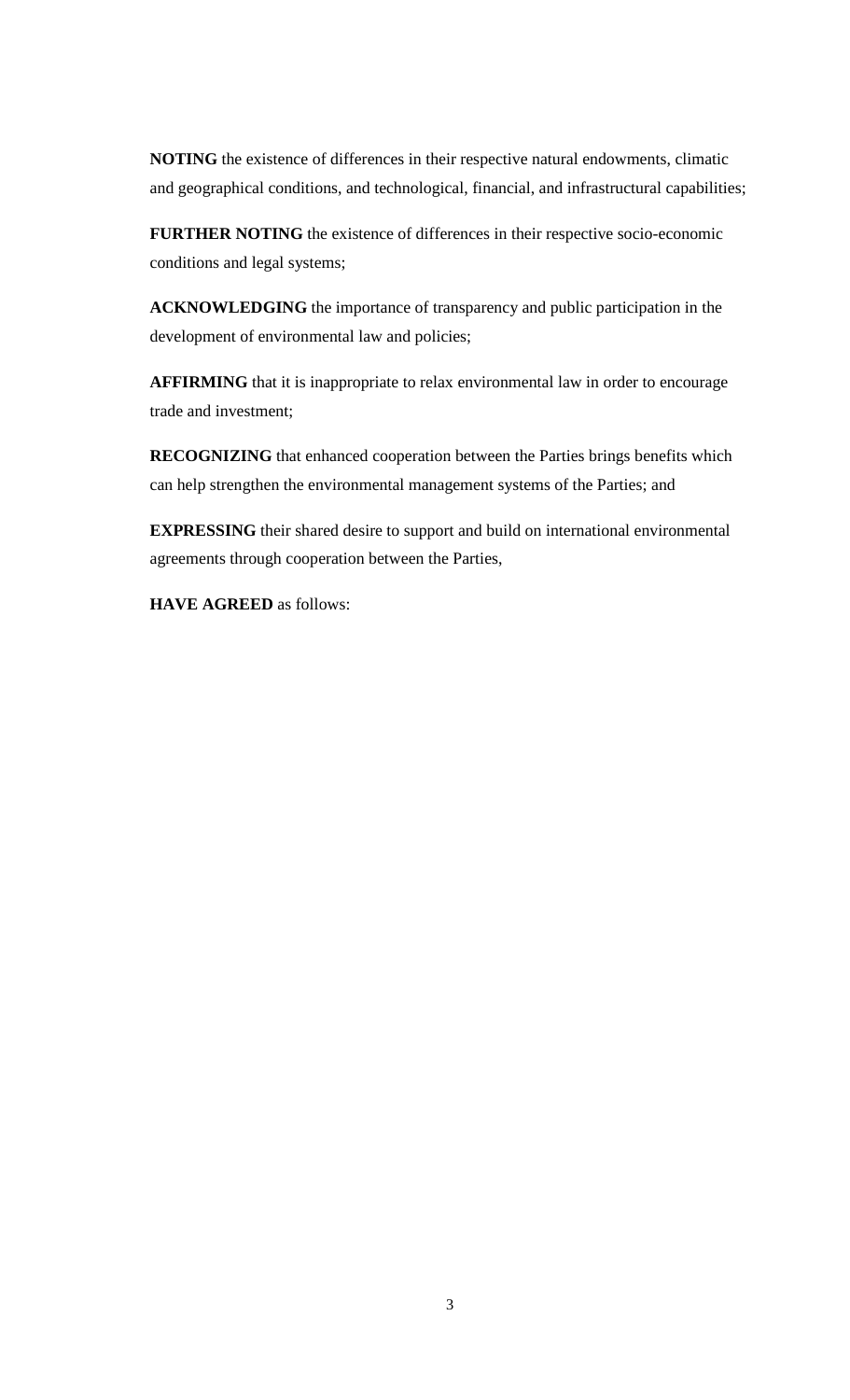## **PART ONE**

#### **DEFINITIONS AND OBJECTIVES**

#### **Article 1: Definitions**

1. For the purposes of this Agreement:

**administrative ruling of general application** means an administrative ruling or interpretation that applies to persons and to fact situations that fall within the general scope of that ruling or interpretation and that establishes a norm of conduct but does not include:

- (a) a determination or ruling made in an administrative or quasi-judicial proceeding that applies to a particular person, good, or service of the other Party in a specific case; or
- (b) a ruling that adjudicates with respect to a particular act or practice;

**environmental law** means any statutory or regulatory provisions of a Party, including legally binding instruments made pursuant to those provisions, the primary purpose of which is the protection of the environment, or the prevention of a danger to human life or health, through:

- (a) the prevention, abatement or control of the release, discharge, or emission of pollutants or environmental contaminants;
- (b) the control of environmentally hazardous or toxic chemicals, substances, materials, and wastes, and the dissemination of related information; or
- (c) the conservation and protection of wild flora or wildlife, including endangered species, their habitat, and specially protected natural areas,

in the Party's territory and areas under its jurisdiction, but does not include a statute or regulation, or provision, directly related to worker safety or health, and does not include a statute or regulation, or provision for which the primary purpose is managing the commercial harvest or exploitation, or subsistence or aboriginal harvesting, of natural resources.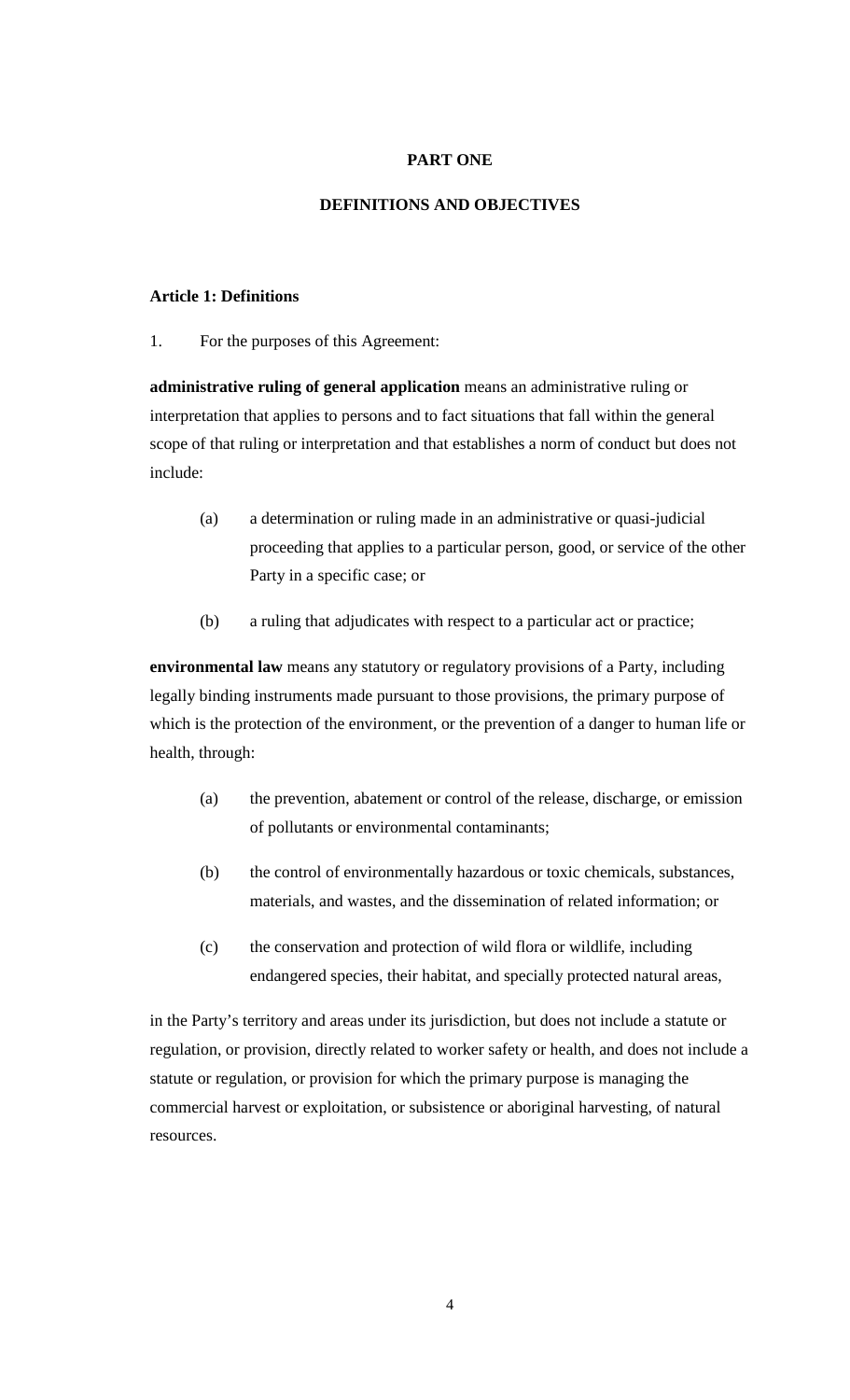For greater certainty, the primary purpose of a particular statutory or regulatory provision for purposes of the definition of "environmental law" shall be determined by reference to its primary purpose, rather than to the primary purpose of the statute or regulation of which it is part;

**environmental management system** means the domestic system of legal, administrative, scientific, and technical processes which collectively support the development, implementation, review, and improvement of laws, policies, programs, and procedures for the conservation, protection, and enhancement of the environment, including the prevention of environmental danger to human health, and contribute to the promotion of sustainable development;

**Non-governmental organization** means any scientific, professional, business, non-profit, or public interest organization or association which is not affiliated with, or under the direction of, a government;

**person** means a natural person, or a legal person such as an enterprise or non-governmental organization incorporated pursuant to the laws of a Party;

**persistent pattern** means a sustained or recurring course of action or inaction beginning after the date of entry into force of this Agreement and does not include a single instance or case;

**proceedings** means administrative, quasi-judicial or judicial proceedings, as the case may be, in accordance with the domestic legal system of a Party;

**province** means a province of Canada, and includes the Yukon, the Northwest Territories and Nunavut;

**territory** means:

- (a) with respect to Canada,
	- (i) the land territory, internal waters and territorial sea, including the air space above these areas, of Canada,
	- (ii) the exclusive economic zone of Canada, as determined by its domestic law, consistent with Part V of the *United Nations Convention on the Law of the Sea*, done at Montego Bay on 10 December 1982 (UNCLOS), and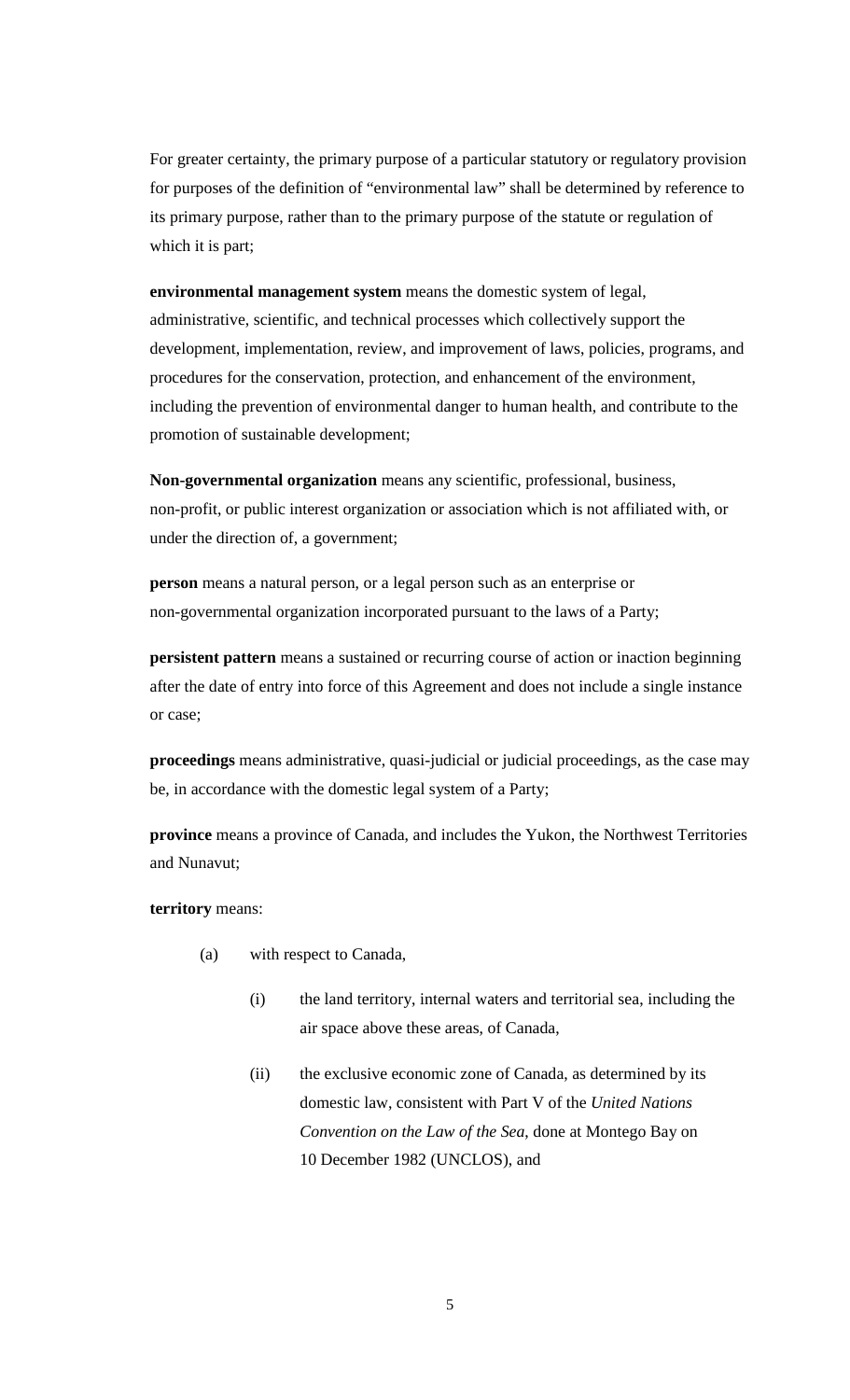- (iii) the continental shelf of Canada, as determined by its domestic law, consistent with Part VI of UNCLOS;
- (b) with respect to Honduras, the land, maritime, and air space under its sovereignty and the exclusive economic zone and the continental shelf within which it exercises sovereign rights and jurisdiction in accordance with international law and its domestic law.

2. It is understood that a Party has not failed to "effectively enforce its environmental law" in a particular case if the action or inaction in question by agencies or officials of that Party:

- (a) reflects a reasonable exercise of their discretion in respect of investigatory, prosecutorial, regulatory or compliance matters; or
- (b) results from a *bona fide* decision to allocate resources to enforcement in respect of other environmental matters determined to have higher priorities.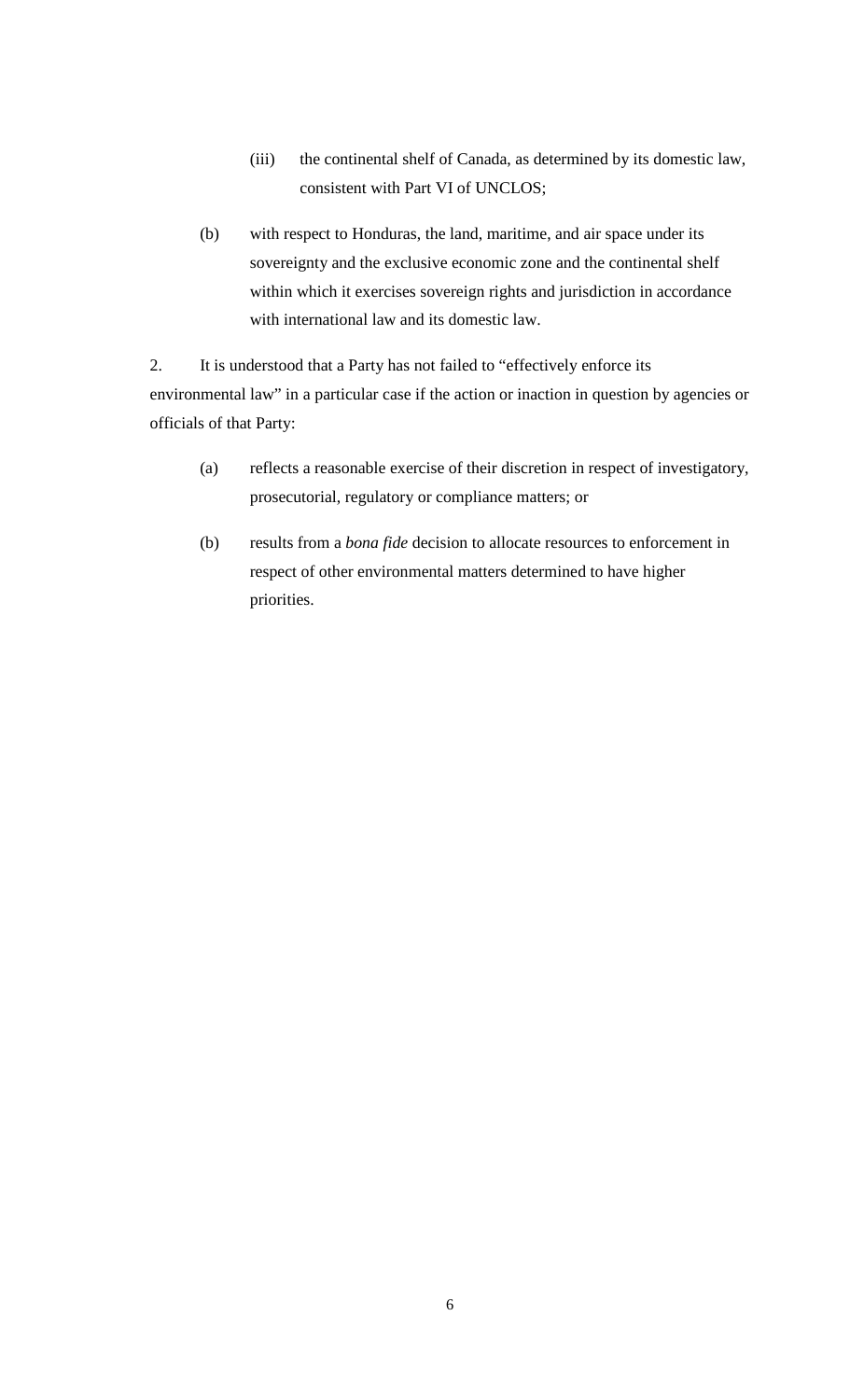#### **Article 2: Objectives**

The objectives of this Agreement are to:

- (a) foster the protection and improvement of the environment in the territories and areas under the jurisdiction of the Parties for the well-being of present and future generations through domestic actions and cooperation between the Parties;
- (b) foster sustainable development through the promotion of mutually supportive environmental and economic policies, sound environmental management, and conservation measures;
- (c) strengthen cooperation between the Parties to achieve the objectives and obligations of this Agreement, including the development and improvement of environmental management systems;
- (d) promote compliance with environmental law;
- (e) promote transparency and public participation in the conservation, protection, and improvement of the environment, including in the development of environmental law and policies;
- (f) encourage public participation in the implementation of this Agreement; and
- (g) promote economically efficient and effective environmental measures.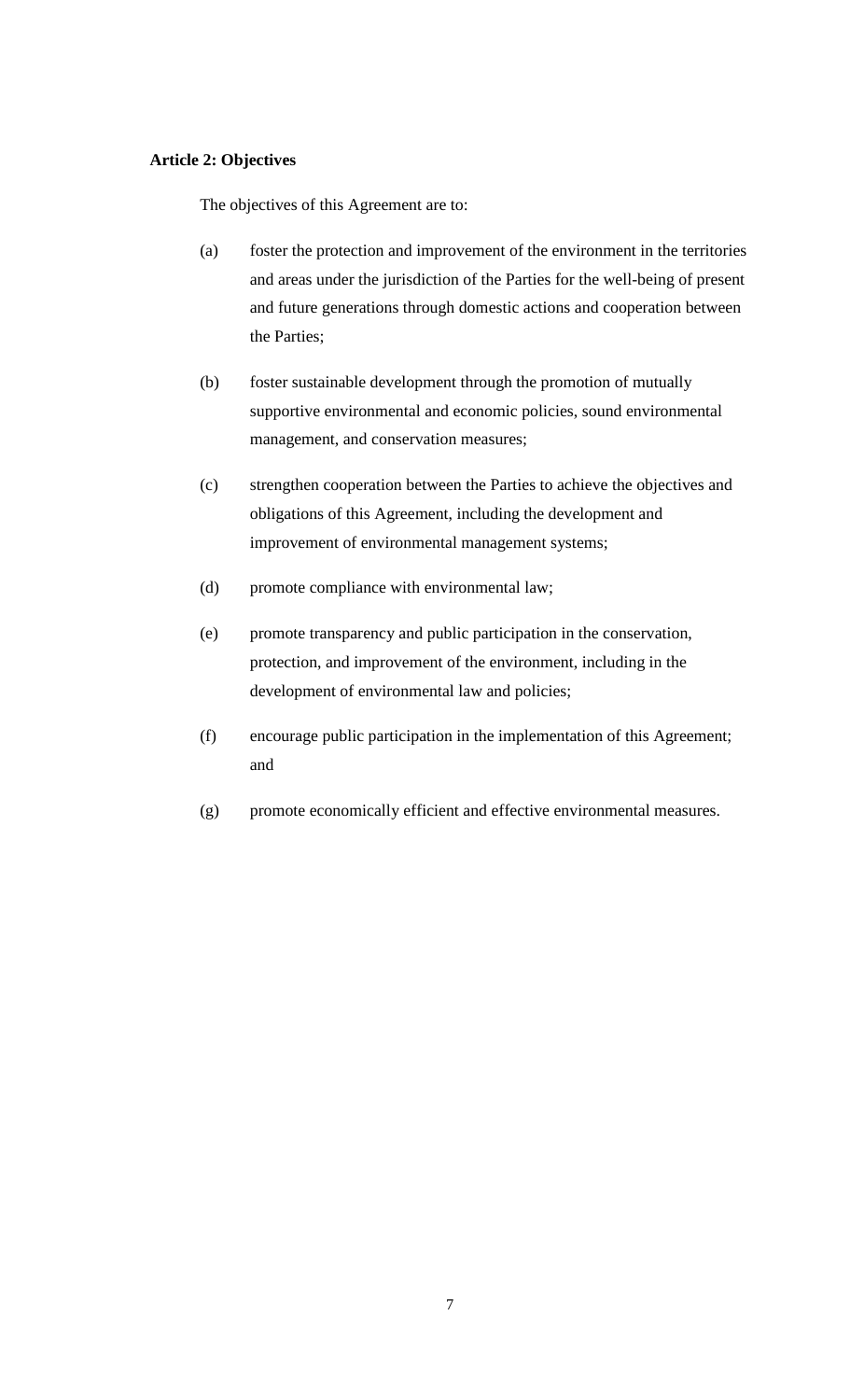#### **PART TWO**

#### **OBLIGATIONS**

#### **Article 3: Levels of Protection**

Recognizing the right of each Party to establish its own levels of domestic environmental protection and environmental development policies and priorities, and to adopt or modify accordingly its environmental law and policies, each Party shall ensure that its environmental law and policies provide for high levels of environmental protection, and each Party shall strive to continue to develop and improve that law and those policies and the environmental management systems which support them, taking into consideration their respective levels of development, technologies, and financial resources available to them.

## **Article 4: Compliance with and Enforcement of Environmental Law**

1. With the aim of achieving high levels of environmental protection and compliance with its environmental law, each Party shall effectively enforce its environmental law through government actions.

2. Each Party shall ensure that enforcement proceedings are available under its law to sanction or remedy violations of its environmental law.

#### **Article 5: Non-derogation**

A Party shall not waive, or otherwise derogate from, or offer to waive or otherwise derogate from, its environmental law in a manner that weakens or reduces the protections afforded in that law to encourage trade or investment.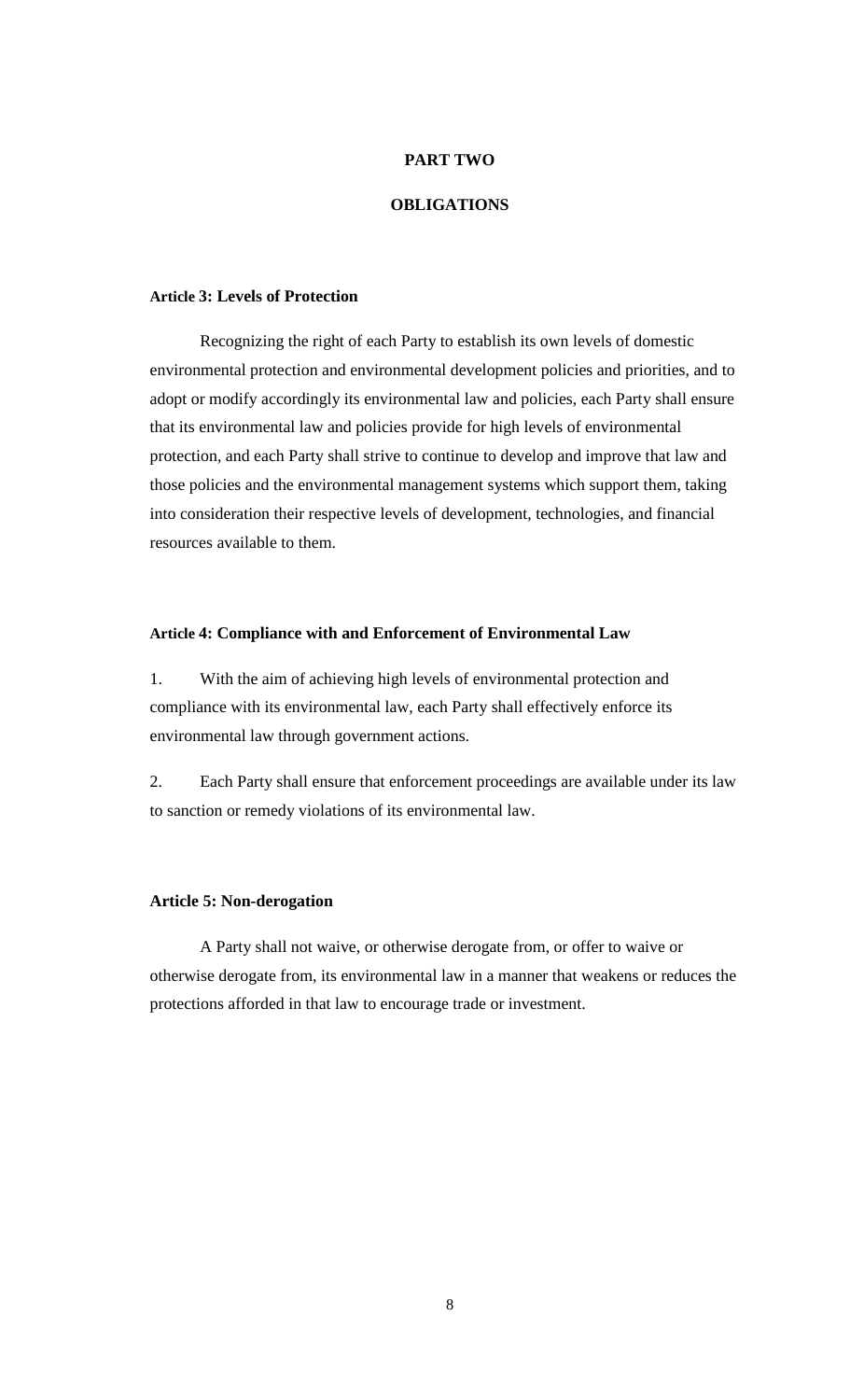#### **Article 6: Assessment of Environmental Impacts**

1. Each Party shall ensure that they maintain appropriate procedures for assessing the environmental impacts of proposed projects that may cause significant adverse effects on the environment, with a view to avoiding or minimizing these adverse effects.

2. Each Party shall ensure that its environmental assessment procedures provide for the disclosure of information to the public concerning proposed projects subject to assessment and, in accordance with its law, shall allow for public participation in such procedures.

# **Article 7: Public Information**

1. Each Party shall ensure that its laws, regulations, and administrative rulings of general application respecting a matter covered by this Agreement are made available to the public in a timely manner.

2. To the extent possible, each Party shall publish or otherwise make available in advance a law or regulation that it proposes to adopt, so as to enable the other Party or those interested to provide comments.

#### **Article 8: Private Access to Remedies**

1. Each Party shall ensure that interested persons residing in or established in its territory may request its competent authorities to investigate alleged violations of its environmental law and shall give these requests due consideration in accordance with its law.

2. Each Party shall ensure that persons with a legally recognized interest in a particular matter under its environmental law have appropriate access to proceedings:

- (a) to enforce the Party's environmental law; and
- (b) to seek redress for violations of that law.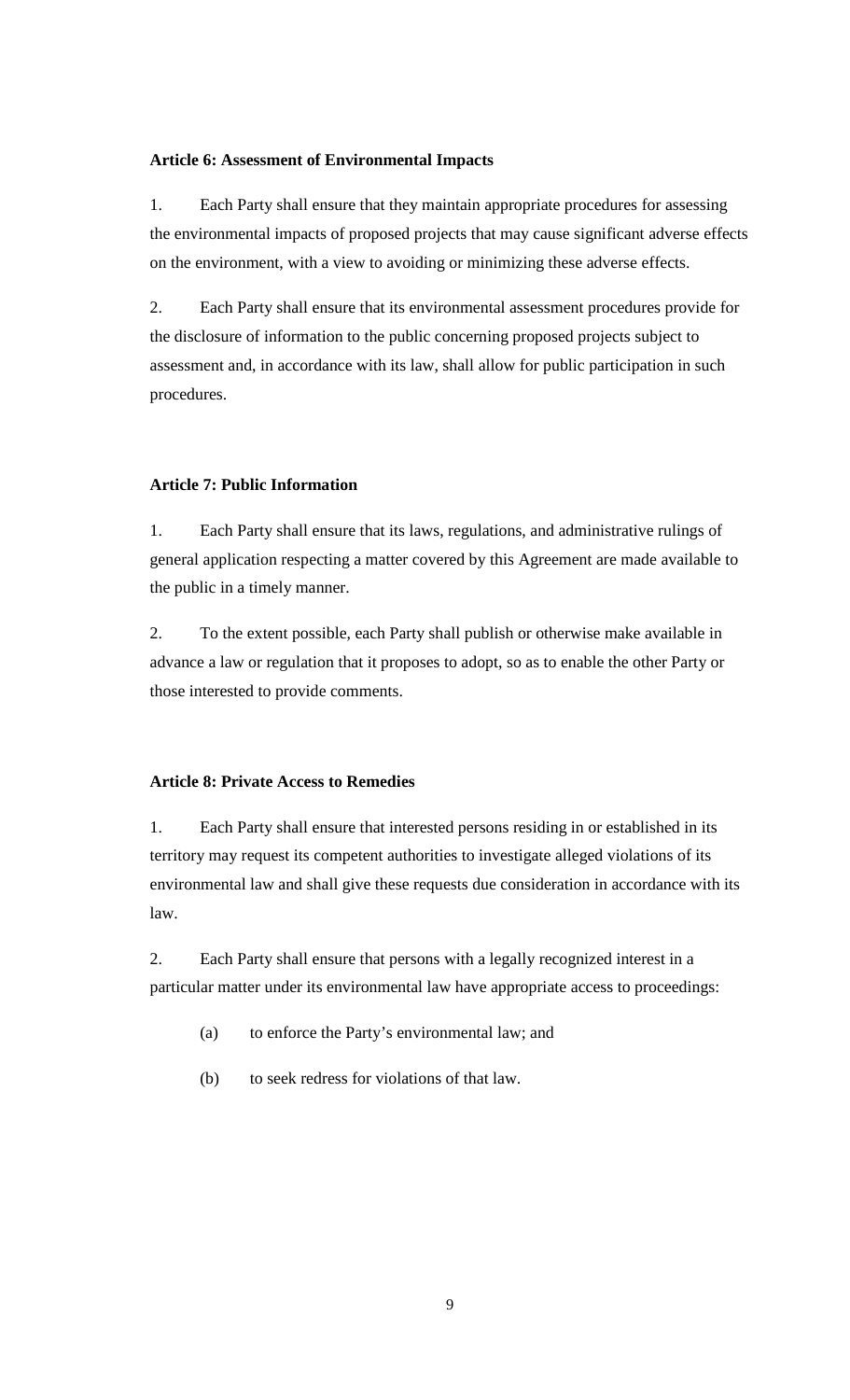## **Article 9: Procedural Guarantees**

1. Each Party shall ensure that its proceedings referred to in Articles 4(2)

(Compliance with and Enforcement of Environmental Law) and 8(2) (Private Access to Remedies) are fair, and equitable, and to this end shall provide that these proceedings:

- (a) comply with due process of law;
- (b) are open to the public, except when the administration of justice otherwise requires;
- (c) entitle the parties to the proceedings to support or defend their respective positions and to present information or evidence; and
- (d) are not unnecessarily complicated and do not entail unreasonable charges or time limits, or unwarranted delays.

2. Each Party shall provide that final decisions on the merits of the case in these proceedings are:

- (a) in writing and, preferably, state the reasons on which the decisions are based;
- (b) made available to the parties to the proceedings and to the public, in a timely fashion and in a manner consistent with its domestic law; and
- (c) based on information or evidence presented by the parties to these proceedings.

3. Each Party shall provide, as appropriate, that parties to these proceedings have the right, in accordance with its domestic law, to seek review and, where warranted, correction of final decisions issued in these proceedings.

4. Each Party shall ensure that tribunals that conduct or review these proceedings are impartial and independent, and do not have any substantial interest in the outcome of the matter.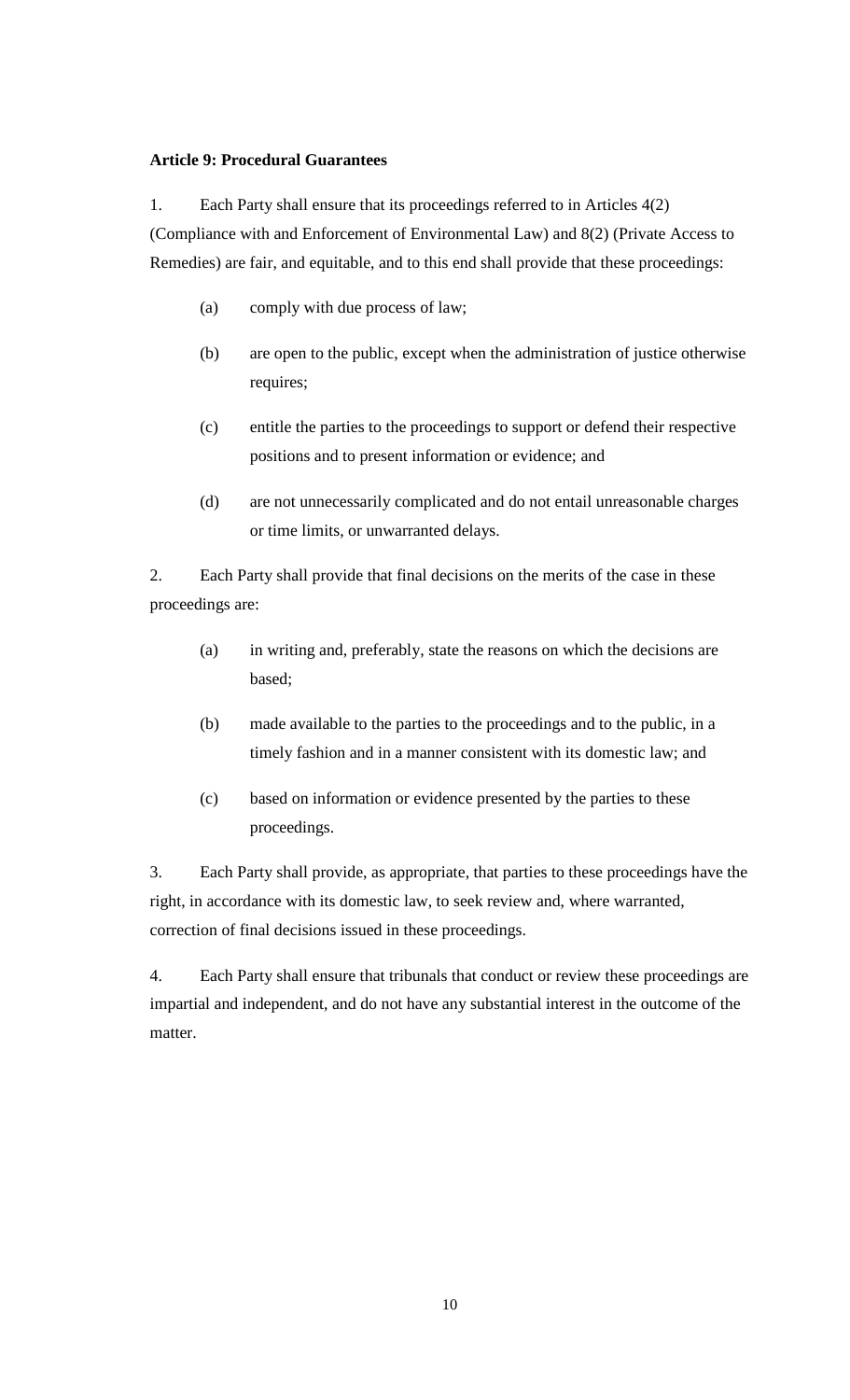#### **Article 10: Corporate Social Responsibility**

Recognizing the substantial benefits brought by international trade and investment, each Party shall make its best endeavours to encourage voluntary best practices of corporate social responsibility by enterprises within its territory or jurisdiction, to strengthen coherence between economic and environmental objectives.

#### **Article 11: Measures to Enhance Environmental Performance**

1. The Parties recognize that voluntary and incentive-based measures can enhance environmental performance and contribute to the achievement and maintenance of environmental protection, complementing regulatory measures under environmental law. In accordance with its domestic law and policy, each Party shall promote the development and use of such measures.

2. In accordance with its domestic law and policy, each Party shall promote the development, establishment, maintenance, or improvement of performance goals and standards used in measuring environmental performance.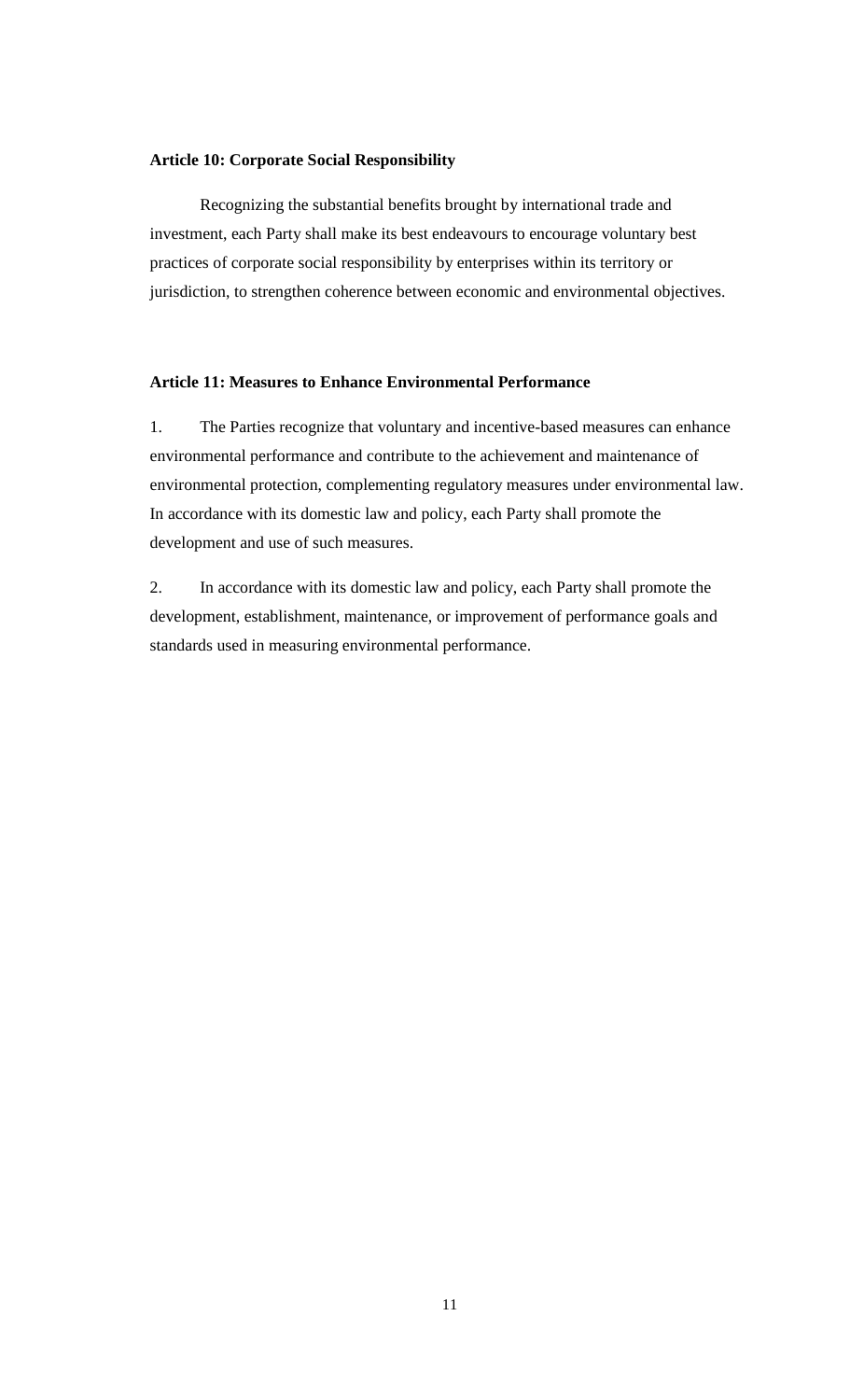## **PART THREE**

# **NATIONAL POINT OF CONTACT AND COMMITTEE ON THE ENVIRONMENT**

#### **Article 12: National Point of Contact**

Each Party shall designate an official within the appropriate agency or ministry that shall serve as the National Point of Contact. The Parties shall inform each other in writing by official note of this designation within 6 months of the entry into force of this Agreement and shall make this information available to the public.

#### **Article 13: Committee on the Environment**

1. The Parties hereby establish a Committee on the Environment (the "Committee"), composed of high-level officials of each Party or their authorized representatives. The Committee shall be responsible for the implementation of this Agreement.

2. The Committee shall meet, for the first time, within 1 year after the entry into force of this Agreement to review progress on its implementation. Subsequently, the Committee shall meet as mutually decided, to continue to review progress on the implementation of this Agreement.

3. The Committee shall prepare a summary report of the meetings, unless otherwise decided, and shall prepare reports and recommendations on activities related to the implementation of this Agreement, as appropriate. Copies of the reports and any recommendations will be submitted as appropriate to the Free Trade Commission established under Article 21.1 (Institutional Arrangements and Dispute Settlement Procedures – Free Trade Commission) of the Canada-Honduras FTA for its consideration. Reports may address, among other things:

- (a) actions taken by each Party further to its obligations pursuant to this Agreement;
- (b) cooperative activities undertaken pursuant to this Agreement; and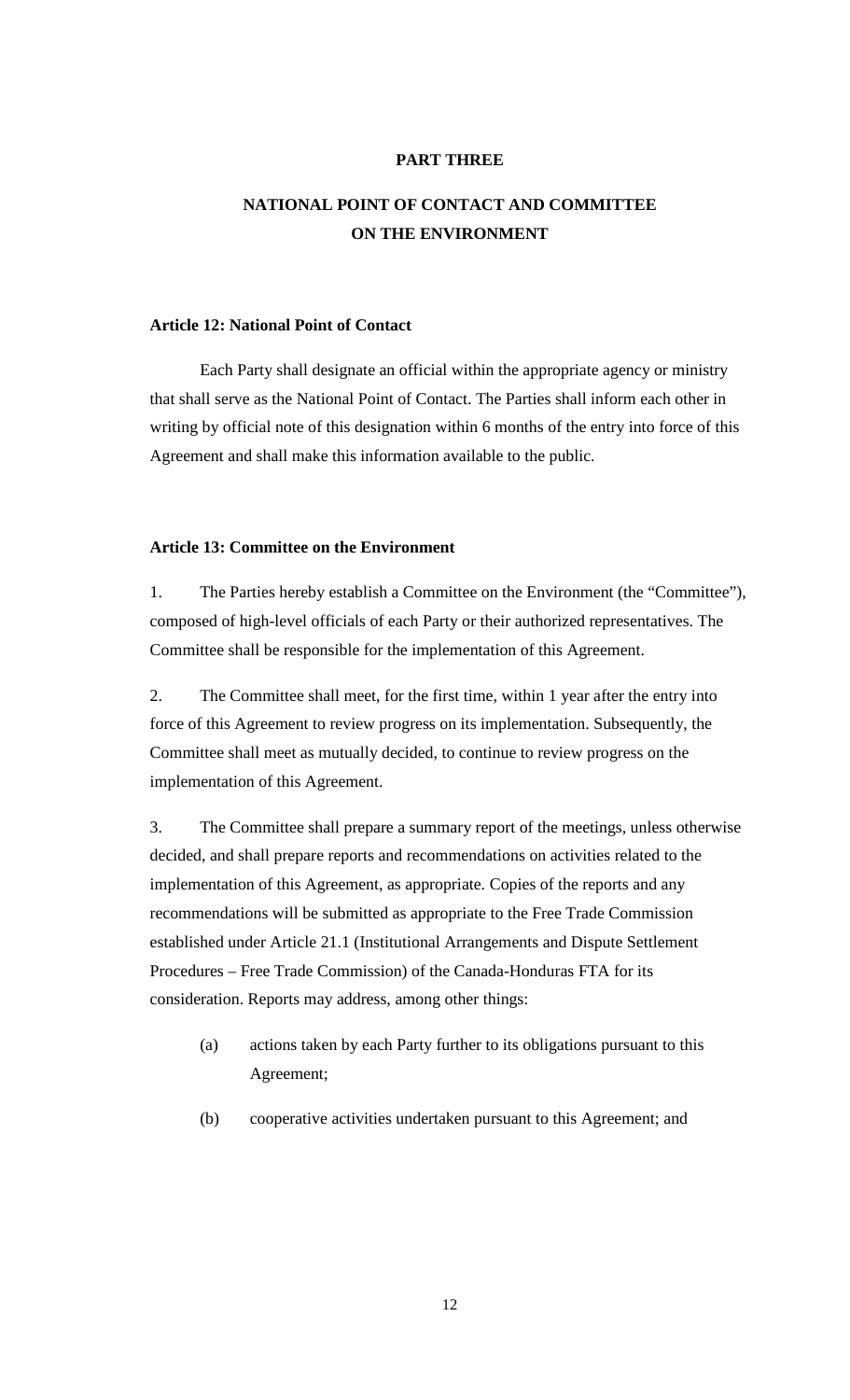(c) as appropriate and mutually decided, recommend to amend Article 1.4 (Objectives and Initial Provisions – Relation to Multilateral Environmental Agreements) of the Canada-Honduras FTA.

4. Summary reports of the Committee meetings shall be made public, unless otherwise decided by the Parties.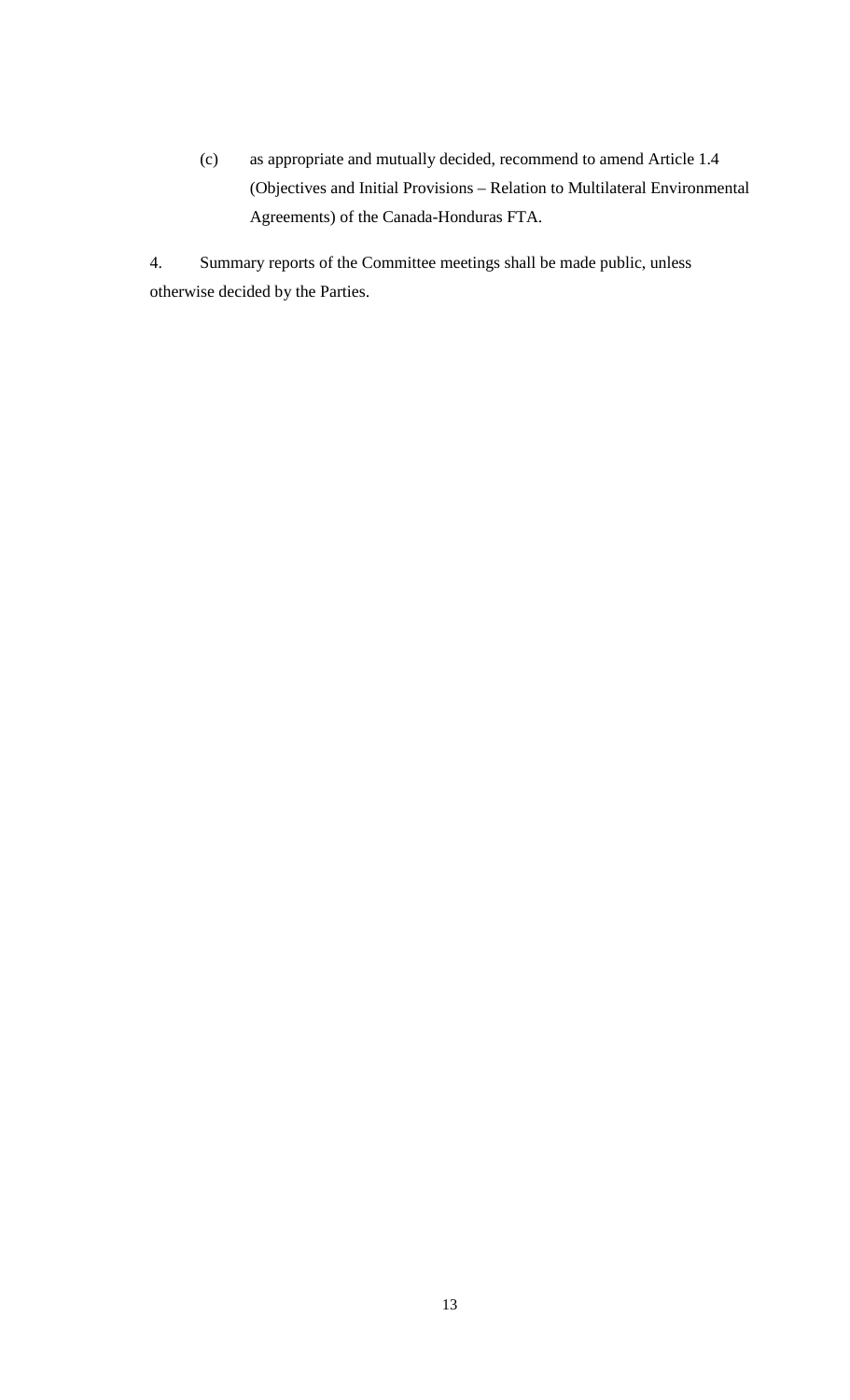# **PART FOUR**

# **ACCOUNTABILITY, INFORMATION EXCHANGE AND PROCEDURES FOR REVIEW OF OBLIGATIONS**

#### **Article 14: Public Accountability**

1. A person residing in or established in the territory of a Party may submit a written question to a Party through the National Point of Contact, indicating that the question is being submitted pursuant to this Article regarding that Party's obligations under Part Two (Obligations) or cooperative activities developed pursuant to this Agreement. For Honduras "Residing" means a person who has permanent resident status under its domestic law.

2. The Party that receives the question shall acknowledge it in writing, forward the question to the appropriate authority, and provide a response to the question in a timely manner.

3. If the question is submitted to the Party that is not the Party of the person's residence or establishment, the responding Party shall provide to the other Party, in a timely manner, a copy of the question and the response to the question.

4. Each Party shall make available to the public, in a timely manner, summaries of the question received and response provided.

#### **Article 15: Party-to-Party Information Exchange**

1. A Party may notify and provide to the other Party credible information regarding possible violations of, or failures to effectively enforce, its environmental law. This information shall be specific and sufficient to allow the notified Party to inquire into the matter. The notified Party shall take appropriate steps, in accordance with its domestic law, to inquire and to respond to the notifying Party.

2. At the request of the other Party, a Party shall promptly provide information of a proposed or actual environmental measure and, as promptly as possible, shall respond to any questions of the other Party pertaining to that environmental measure.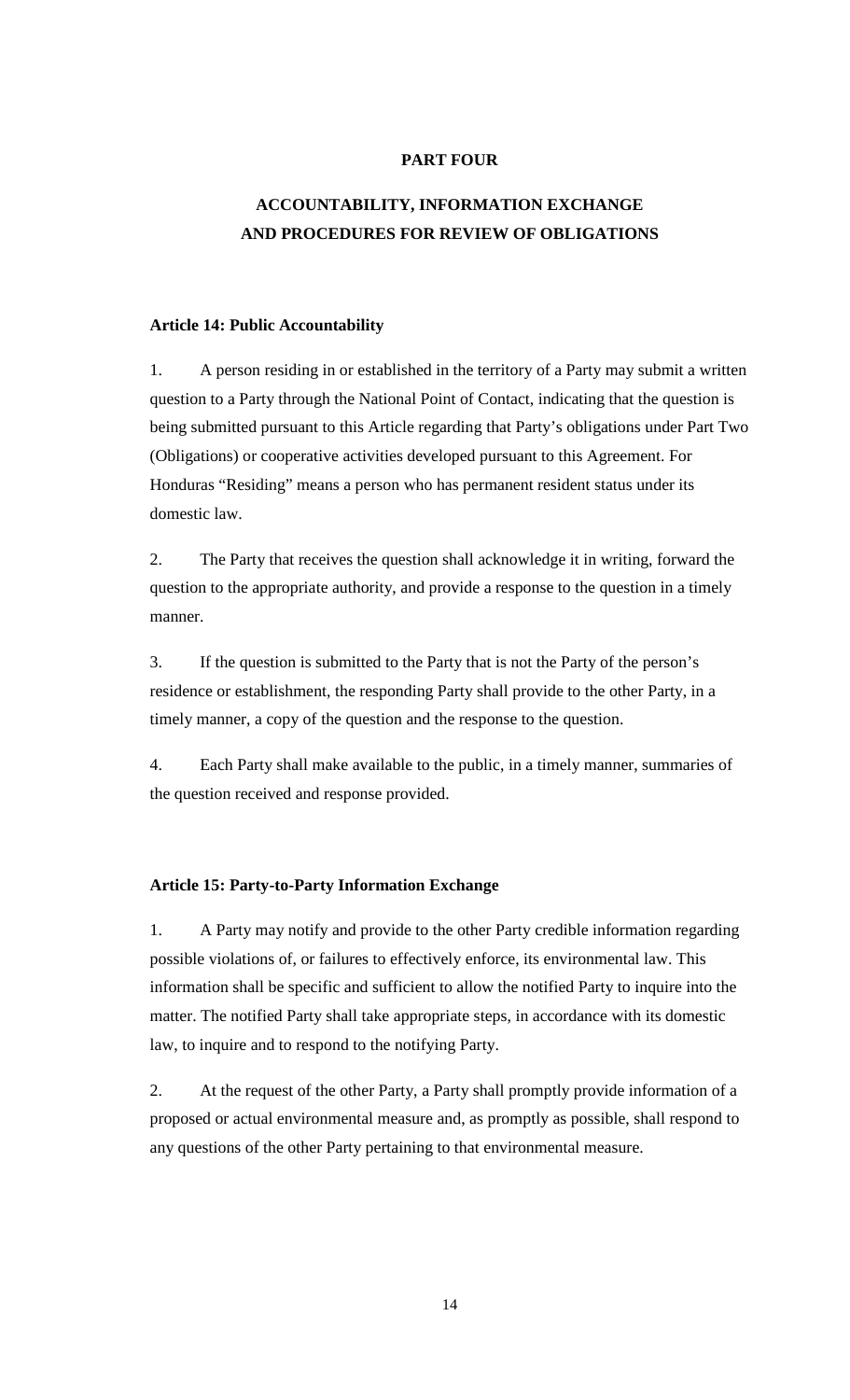#### **Article 16: Procedures for Review of Obligations**

1. The Parties shall at all times endeavour to concur on the interpretation and application of this Agreement.

2. The Parties shall make every attempt, through consultations and the exchange of information, with an emphasis on cooperation, to address and resolve a matter that might affect the interpretation or application of this Agreement.

3. A Party may request consultations with the other Party through the Committee on the Environment regarding a matter arising under this Agreement by delivering a written request to the National Point of Contact of the other Party. On receipt, the National Point of Contact shall forward the request for consultations to the Committee. The consultations shall begin promptly after delivery of the request to the National Point of Contact. The request shall contain information that is specific and sufficient to enable the other Party receiving the request to respond to the matter. That Party will respond within 60 days after confirming the receipt of the request for consultations.

4. The Parties shall make every attempt to arrive at a mutually satisfactory resolution of the matter, taking into account opportunities for cooperation relating to the matter and information exchanged by the Parties. The Parties may seek advice or assistance from any person or body they deem appropriate in order to fully examine the matter at issue.

5. If the Parties fail to resolve the matter through the Committee, a Party may request in writing consultations with the other Party at the Ministerial level regarding an obligation under this Agreement. If the Party receiving the request for Ministerial level consultations deems it necessary, the requesting Party shall explain in writing the reasons why the matter must be addressed at the Ministerial level. The Ministerial level consultations shall be carried out by:

- (a) for Canada, the Minister of the Environment, or its successor;
- (b) for Honduras, the Secretary of State for Environment and Natural Resources (*Secretario de Estado en los Despachos de Recursos Naturales y Ambiente*), or its successor.

6. The purpose of the consultations is to seek a mutually acceptable solution to the matter.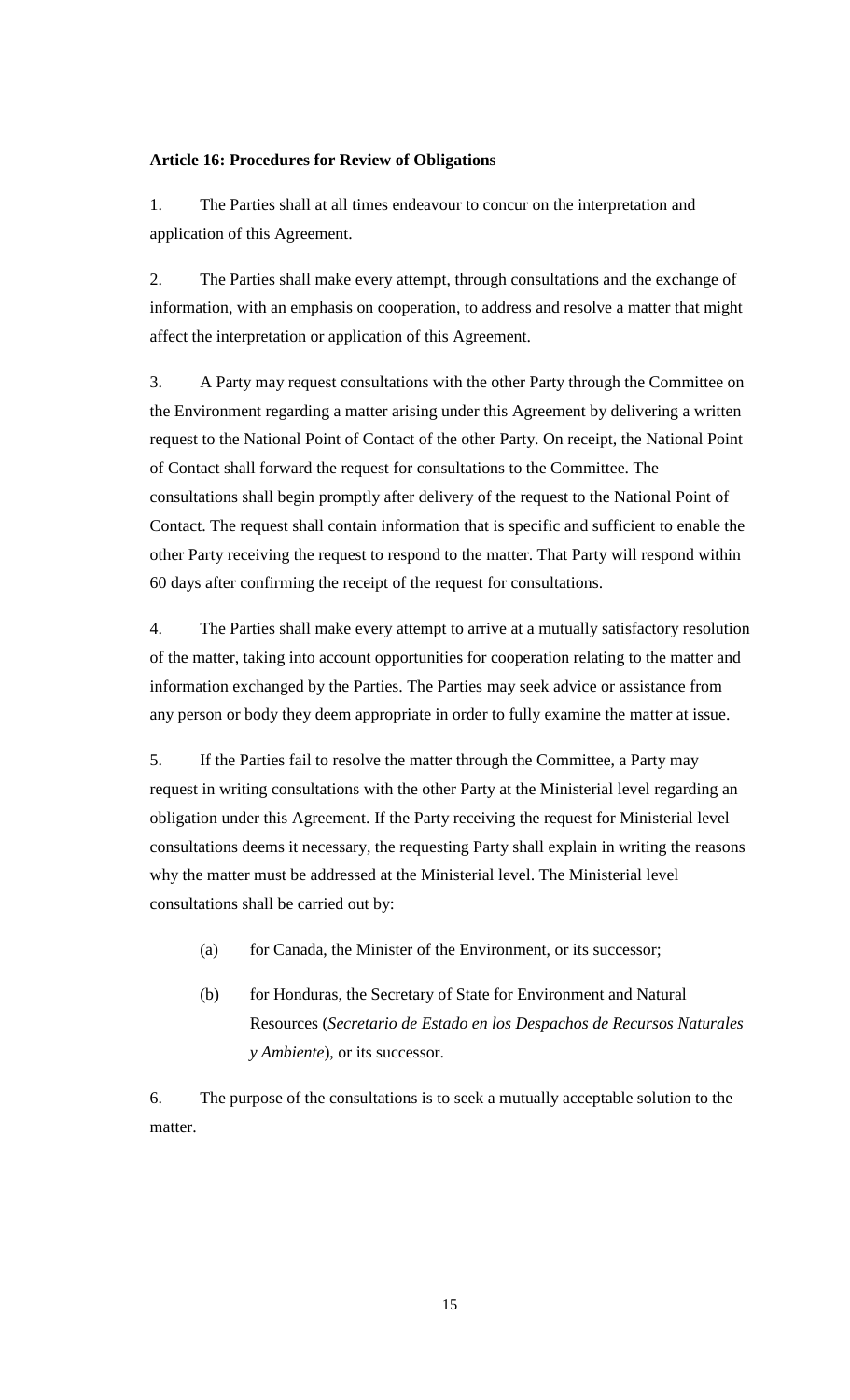7. The Party that has received the request for Ministerial consultations shall respond expeditiously. Ministerial consultations shall be concluded within 120 days after the receipt of the request unless the Parties decide otherwise.

8. Following the conclusion of the Ministerial consultations, the requesting Party may request in writing that a Review Panel be convened if it considers the consultations have not satisfactorily addressed the matter and that:

- (a) there is a persistent pattern of failure by the other Party to effectively enforce its environmental law in accordance with Article 4 (Compliance with and Enforcement of Environmental Law); or
- (b) there is a breach of Article 5 (Non-derogation).

9. The Review Panel shall be established with specific terms of reference provided by the Parties, and function in accordance with Annex I (Review Panel Process) and the Model Rules of Procedure.

10. If the Review Panel determines that there has been a persistent pattern of failure by the Party that was the object of the request to effectively enforce its environmental law in accordance with Article 4 (Compliance with and Enforcement of Environmental Law) or that there has been a breach of the obligation under Article 5 (Non-derogation), the Parties may decide on a mutually satisfactory action plan to implement the Review Panel's recommendations taking into account opportunities for cooperation under this Agreement. Any action plan decided on by the Parties shall be made public without delay.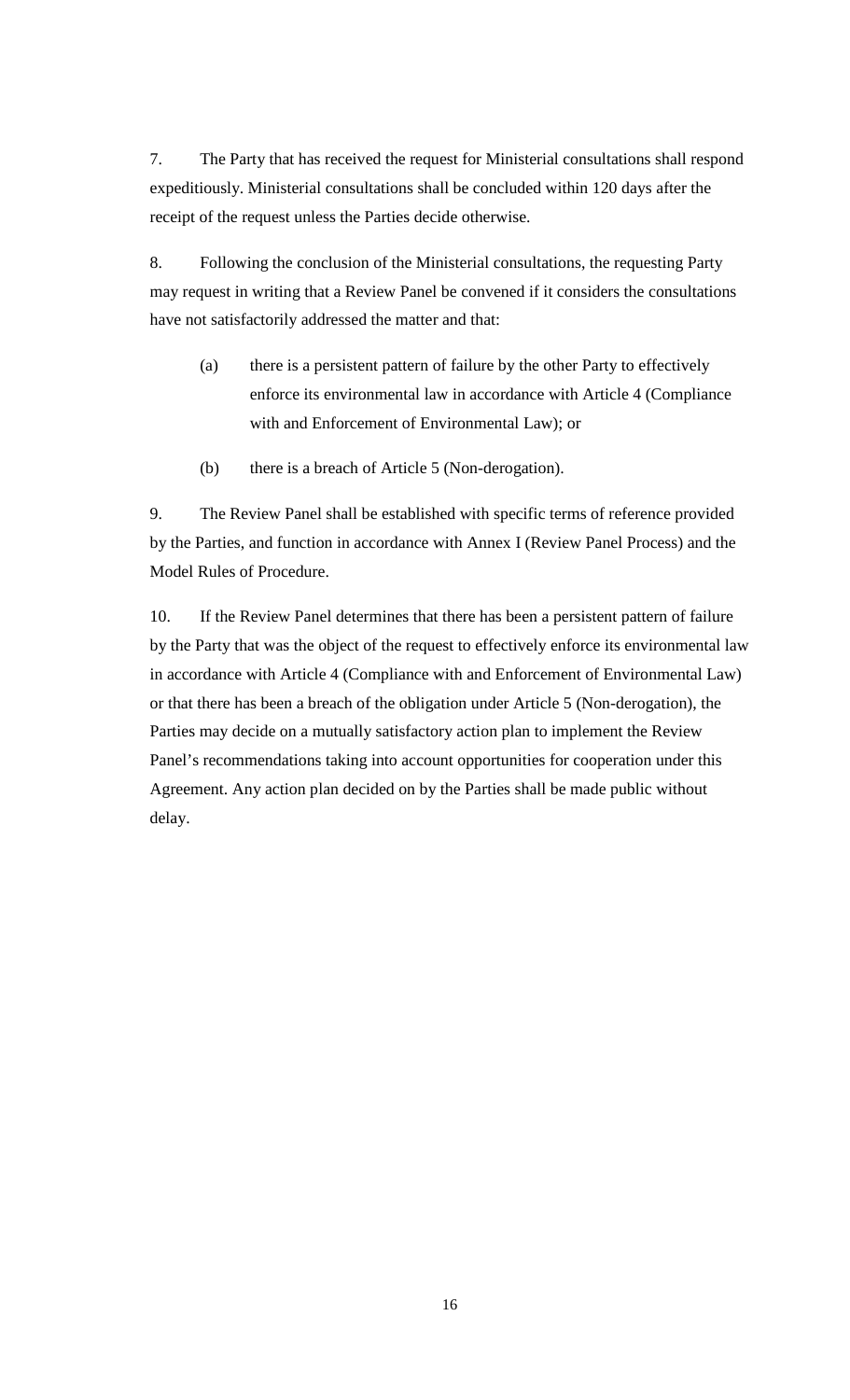# **PART FIVE**

## **COOPERATION**

#### **Article 17: Cooperative Activities**

1. The Parties may develop programs of cooperative activities to promote the achievement of the objectives and fulfillment of the obligations under this Agreement based on their national priorities. The Parties shall strive to strengthen their cooperation on environmental issues in other bilateral, regional and multilateral forums in which they participate.

2. The funding of cooperative activities shall be arranged on a case-by-case basis subject to the availability of appropriate financial resources as mutually decided by the Parties.

- 3. Programs of cooperative activities may be developed with due consideration of:
	- (a) the economic, environmental, geographic, social, cultural and legal differences between the Parties;
	- (b) existing environmental cooperative activities;
	- (c) the involvement of the public, experts, and international organizations, as appropriate.

4. The Parties shall identify priority areas for cooperative activities and establish a work program which shall be prepared without delay after the entry into force of this Agreement. The priority areas of cooperation identified by Honduras, listed in Annex II (Environmental Cooperation), may be considered for the initial work program of cooperative activities.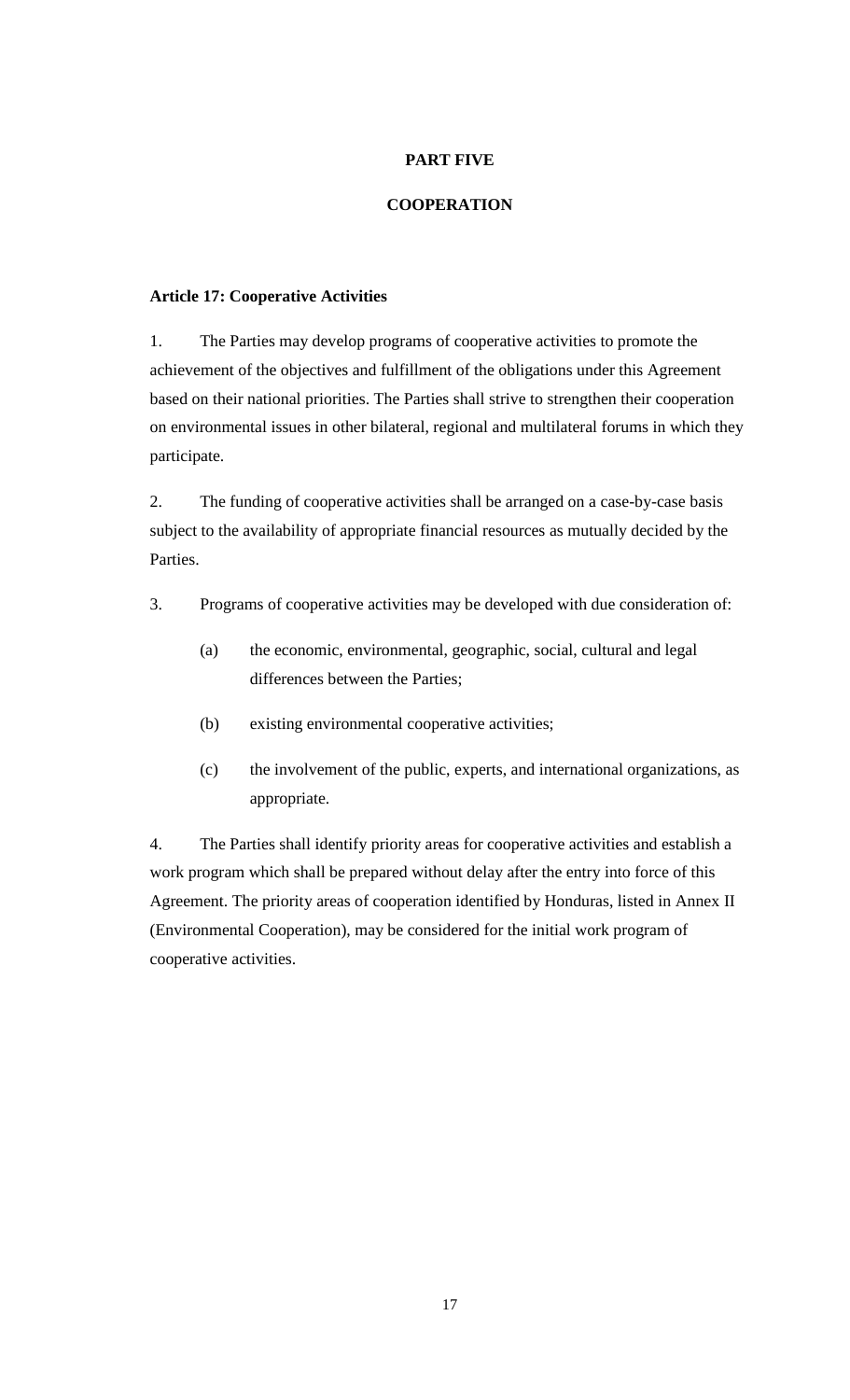5. The Parties shall make best efforts to effectively implement a work program through activities such as: exchange of experts; facilitation of partnerships for the transfer of knowledge and technologies; training, conferences, and workshops; joint research projects on topics of mutual interest for the purposes of promoting the development or exchange of environmental best practices, information and indicators of interest to the Parties; and, any other form of environmental cooperation that may be decided by the Parties.

6. The Parties shall meet within 1 year after the entry into force of this Agreement and subsequently as mutually decided in order to review progress on environmental cooperation activities.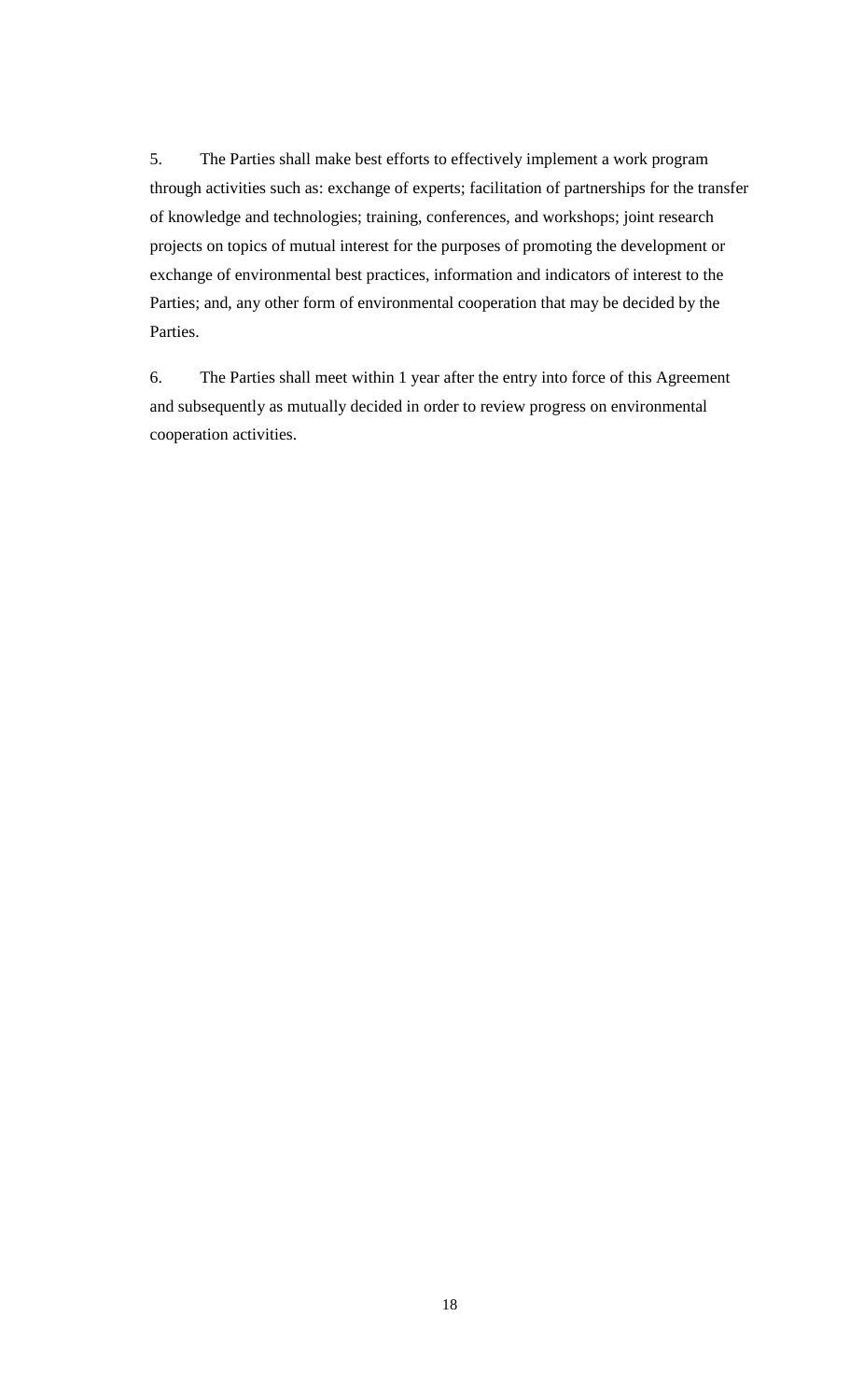## **PART SIX**

#### **GENERAL PROVISIONS**

#### **Article 18: Review of the Agreement**

1. Within the year following the fifth year after the date of its entry into force, the Committee shall consider undertaking a review of the implementation of this Agreement, taking into account experience in its implementation with a view to improving its operation and effectiveness.

2. As part of this review, the Committee may consider further developments in respect of this Agreement and may present recommendations to the Parties for their consideration and action, as appropriate.

3. The Committee shall provide, as it considers appropriate, for the participation of the public and independent experts in the review process.

4. The Parties shall make the results of the review public.

#### **Article 19: Public Engagement**

1. The Parties shall develop mechanisms, such as Internet web sites, to inform the public of activities undertaken to implement this Agreement, including meetings of the Parties and cooperative activities.

2. The Parties shall make efforts to engage the public, as appropriate, in activities undertaken to implement this Agreement.

#### **Article 20: Enforcement Principle**

This Agreement shall not be construed to empower a Party's authorities to undertake environmental law enforcement activities in the territory of the other Party.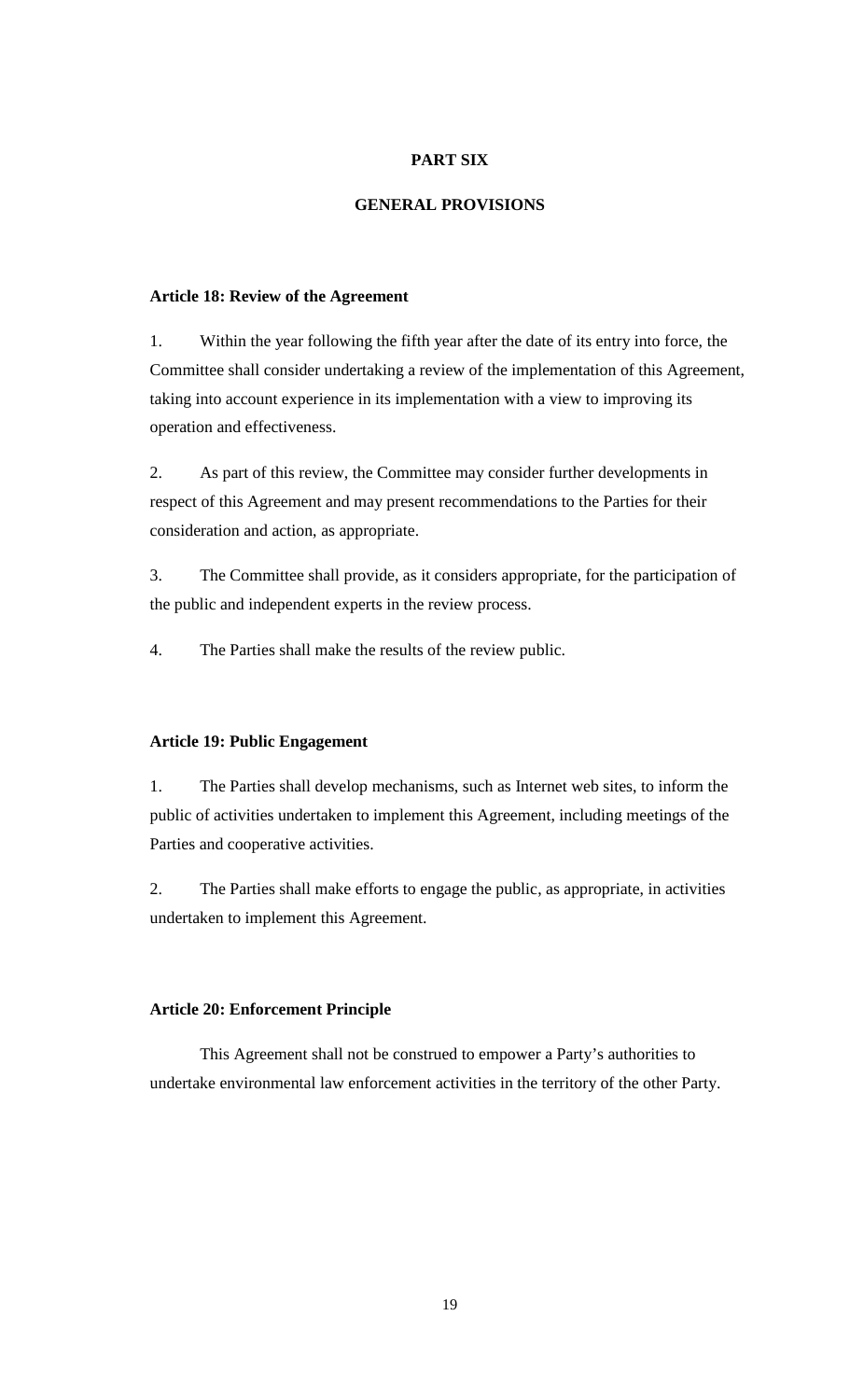# **Article 21: Private Rights**

A Party shall not provide for a right of action under its domestic law against the other Party on the ground that the other Party has acted in a manner inconsistent with this Agreement.

#### **Article 22: Protection of Information**

This Agreement shall not be construed to require a Party to release information that would be otherwise prohibited or exempt from disclosure under its domestic laws and regulations, including those concerning access to information and the protection of privacy.

#### **Article 23: Relation to Other Environmental Agreements**

This Agreement shall not be construed to affect the existing rights and obligations of the Parties under other multilateral environmental agreements to which they are party.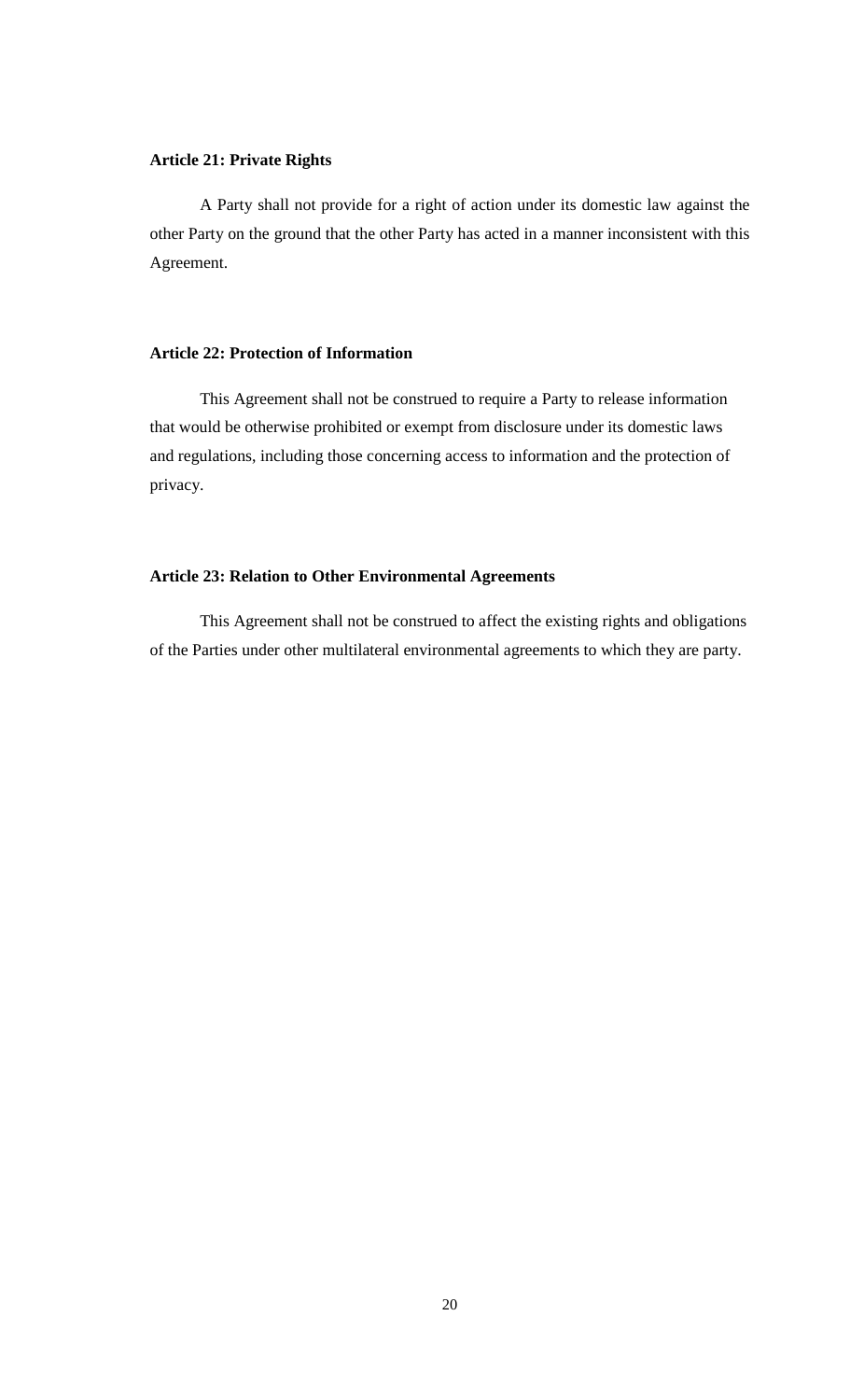## **PART SEVEN**

## **FINAL PROVISIONS**

#### **Article 24: Application to the Provinces**

The application of this Agreement to the provinces of Canada is subject to Annex III (Application to the Provinces of Canada).

#### **Article 25: The Annexes**

The Annexes to this Agreement constitute an integral part of this Agreement.

#### **Article 26: Entry into Force**

Each Party shall notify the other Party, in writing, once it has completed the internal procedures required for the entry into force of this Agreement. This Agreement enters into force on the date of the second of these notifications or the date the Canada-Honduras FTA enters into force, whichever is later.

## **Article 27: Amendments**

1. The Parties may agree, in writing, to amend this Agreement.

2. Unless otherwise agreed by the Parties, an amendment enters into force following an exchange of written notifications by the Parties certifying the completion of their respective internal procedures, and on a date agreed on by the Parties.

3. An amendment shall constitute an integral part of this Agreement.

#### **Article 28: Termination**

1. The Parties may terminate this Agreement by mutual consent in writing, subject to the conditions and within the timeframe as may be mutually agreed.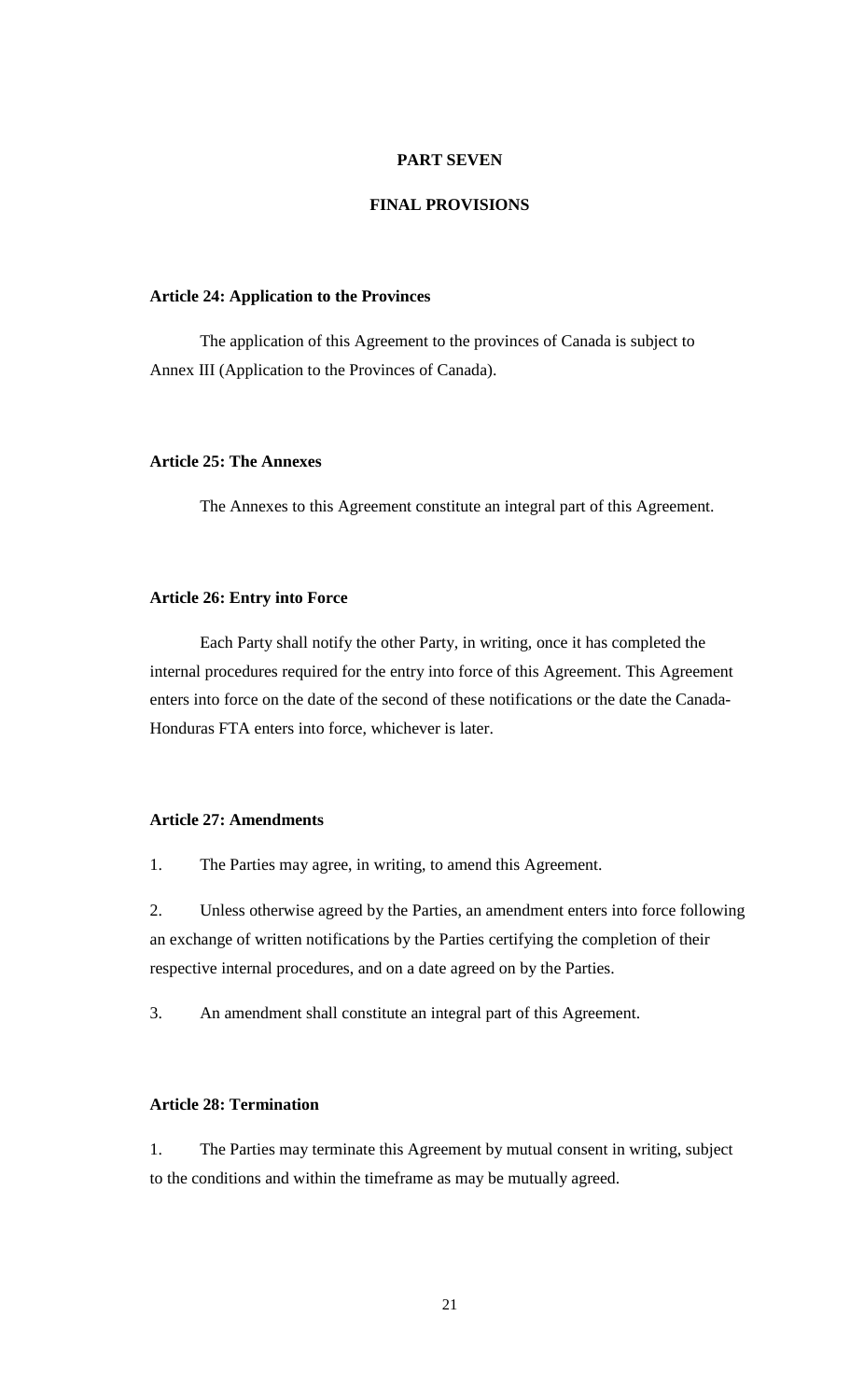2. In the event of the termination of the Canada-Honduras FTA, a Party may terminate this Agreement by giving written notice to the other Party. This Agreement shall terminate 180 days following the date of receipt of the notice in writing**,** or a later date specified in the notice.

#### **Article 29: Authentic Texts**

The English, French, and Spanish texts of this Agreement are equally authentic.

**IN WITNESS WHEREOF**, the undersigned, being duly authorized by their respective Governments, have signed this Agreement.

**DONE** in duplicate at , this day of 2013, in the English, French and Spanish languages.

**FOR CANADA**

\_\_\_\_\_\_\_\_\_\_\_\_\_\_\_\_\_\_\_\_\_\_\_\_\_\_\_\_\_\_\_

**FOR THE REPUBLIC OF HONDURAS**

\_\_\_\_\_\_\_\_\_\_\_\_\_\_\_\_\_\_\_\_\_\_\_\_\_\_\_\_\_\_\_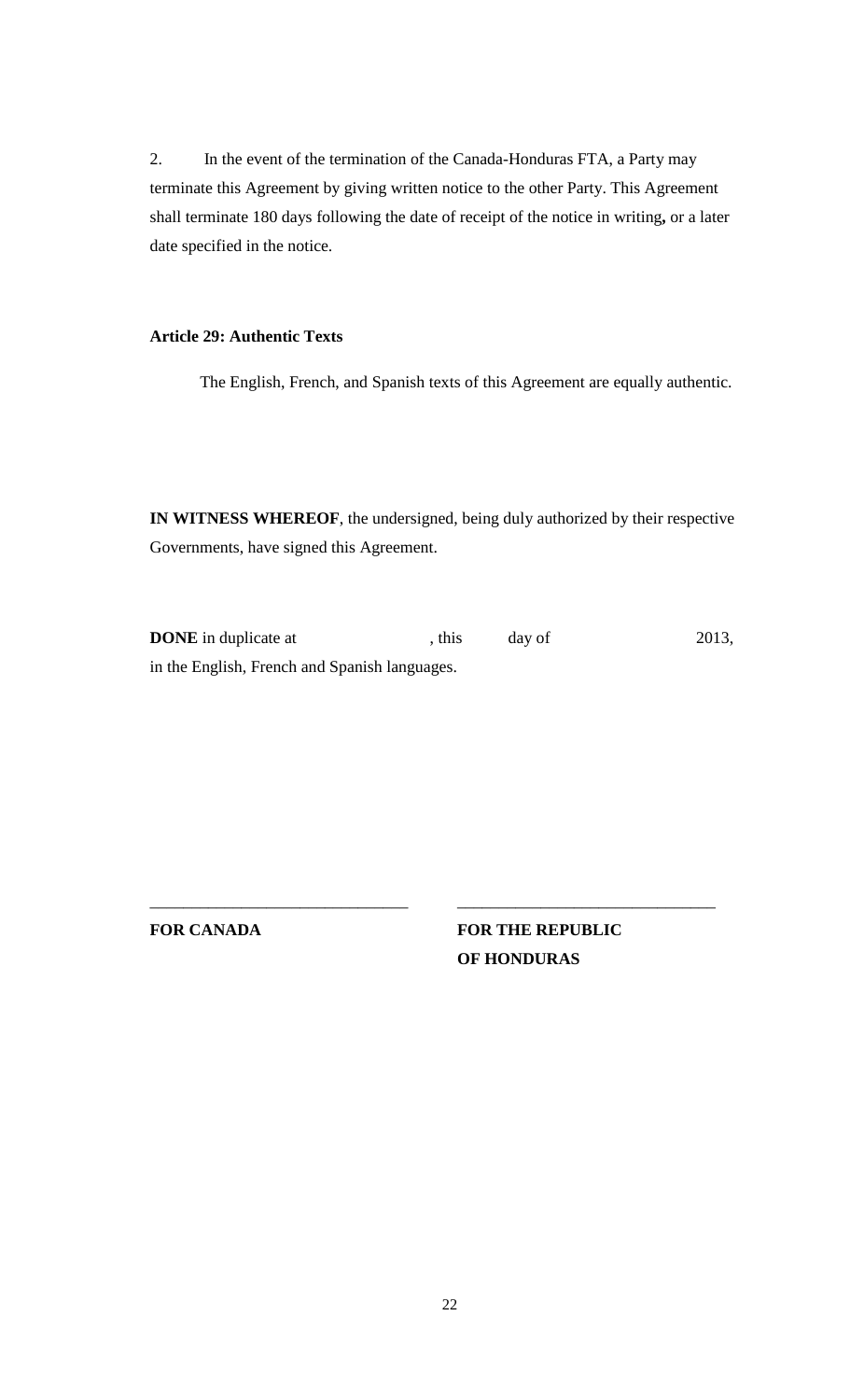# **ANNEX I**

#### **REVIEW PANEL PROCESS**

## **Initial Report**

1. The Review Panel shall prepare and present to the Parties an initial report within 120 days after the date the last panellist is selected or as otherwise decided.

- 2. The initial report shall contain:
	- (a) findings of fact;
	- (b) a determination as to whether there has been a persistent pattern of failure by the Party to effectively enforce its environmental law, whether there has been a breach of Article 5 (Non-derogation), or any other determination requested in the terms of reference; and
	- (c) in the event of a positive determination under sub-paragraph (b), recommendations for the resolution of the matter, which shall normally consist of an action plan.

#### **Final Report**

3. The Parties may provide comments on the report within 60 days of the presentation of the initial report.

4. The Review Panel shall present the final report to the Ministers within 30 days of receiving comments from the Parties.

5. Each Party shall publish the final report within 60 days after it is presented to the Ministers.

# **Criteria for Selecting Panel Review**

- 6. A Review Panel shall consist of 3 panellists to be appointed by the Parties.
- 7. Each panellist shall:
	- (a) be chosen on the basis of expertise in environmental matters or other appropriate disciplines, objectivity, reliability and sound judgment;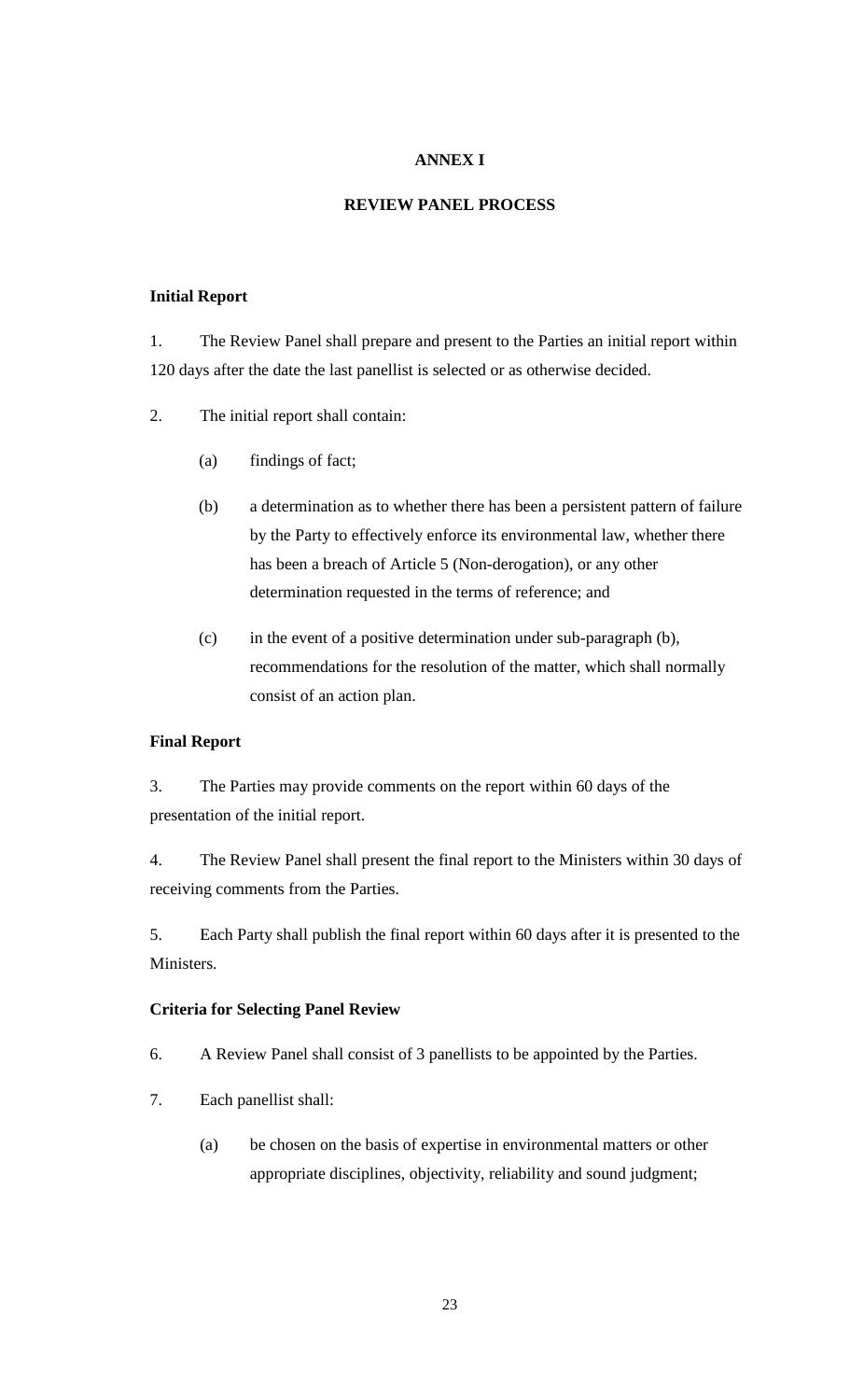- (b) be independent of, and not be affiliated with or take instructions from, a Party; and
- (c) comply with a code of conduct to be established by the Parties.

8. If a Party believes that a panellist is in violation of the code of conduct, the Parties shall consult and, if they so decide, remove the panellist and select a new panellist in accordance with the criteria set out above. The time limit listed in paragraph 1 shall run from the date of their decision to remove the panellist.

9. Individuals may not serve as panellists with respect to a review in which they have, or a person or organization with which they are affiliated, has an interest.

10. The chairperson may not be a national of a Party.

## **Panel Selection Procedures**

- 11. For the purposes of selecting a Review Panel, the following procedures apply:
	- (a) each Party shall, within 20 days of the receipt of the request for the establishment of a Review Panel, select one panellist;
	- (b) if a Party fails to select its panellist within that period, the other Party shall select the panellist from among qualified individuals who are nationals of the Party that has failed to select its panellist;
	- (c) with respect to the selection of the chairperson:
		- (i) the Party that is the object of the request shall provide the requesting Party with the names of 3 qualified candidates within 20 days after the receipt of the request for the establishment of the Review Panel,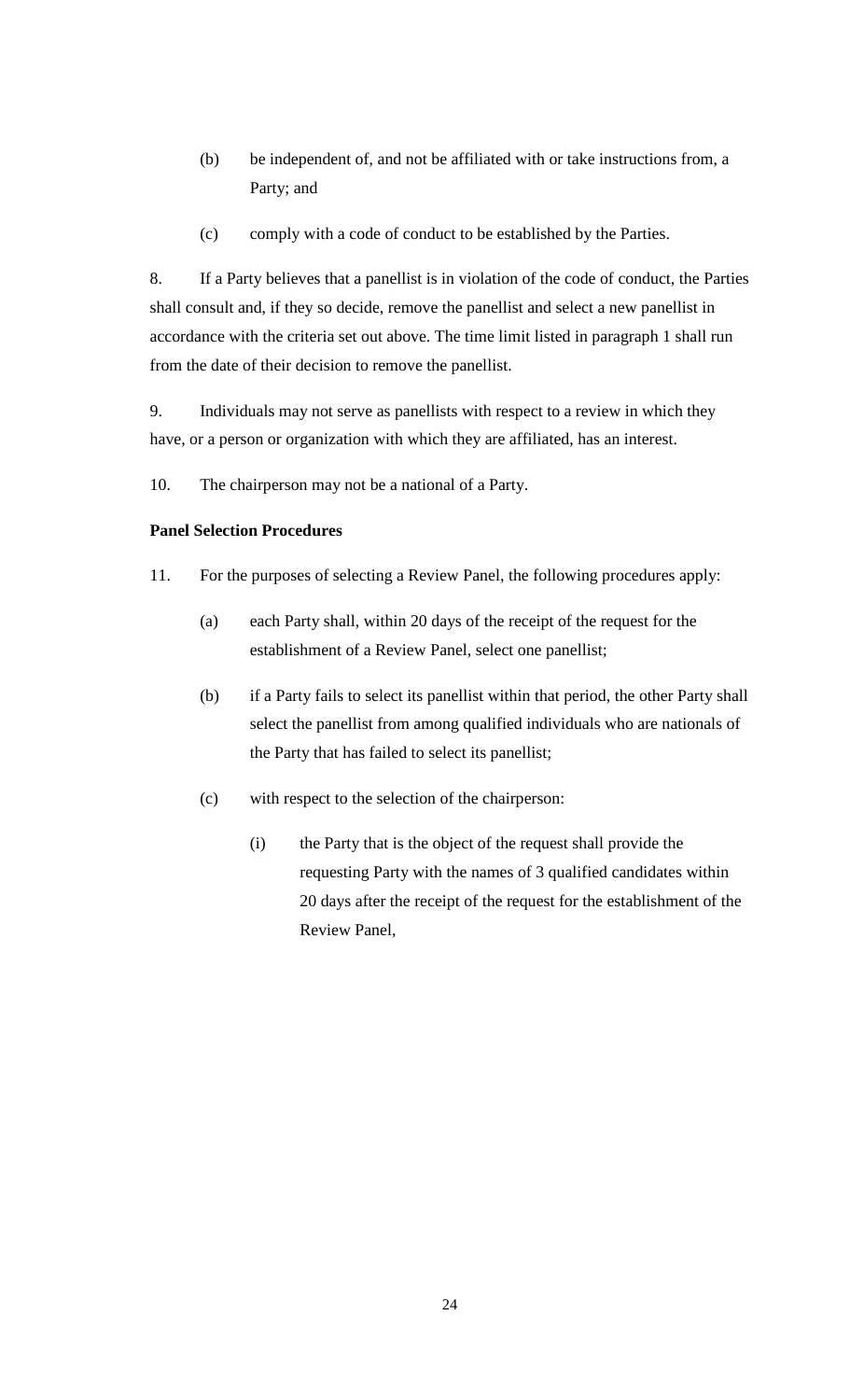- (ii) the requesting Party may choose one of those candidates to be the chairperson or, if the names were not provided or none of the candidates are acceptable, provide the Party that is the object of the request with the names of 3 candidates who are qualified to be the chairperson within 5 days after receiving the names under subparagraph (i) or 25 days after the receipt of the request for the establishment of the Review Panel,
- (iii) the Party that is the object of the request may choose one of the 3 candidates to be the chairperson, within 5 days after receiving the names under subparagraph (ii), failing which the Parties shall immediately request the President of the International Court of Justice to appoint a chairperson within 25 days.

#### **Model Rules of Procedure**

12. The Parties shall, within 1 year after the entry into force of this Agreement, establish Model Rules of Procedure, to be used for the establishment and conduct of proceedings under Article 16 (Procedures for Review of Obligations). Unless the Parties otherwise decide, the Review Panel shall perform its functions according to the Model Rules of Procedure and shall ensure that:

- (a) each Party has the opportunity to provide written and oral submissions to the Review Panel;
- (b) non-governmental organizations, institutions, and persons with relevant information or expertise in the Parties' territories have the opportunity to provide written submissions to the Review Panel; and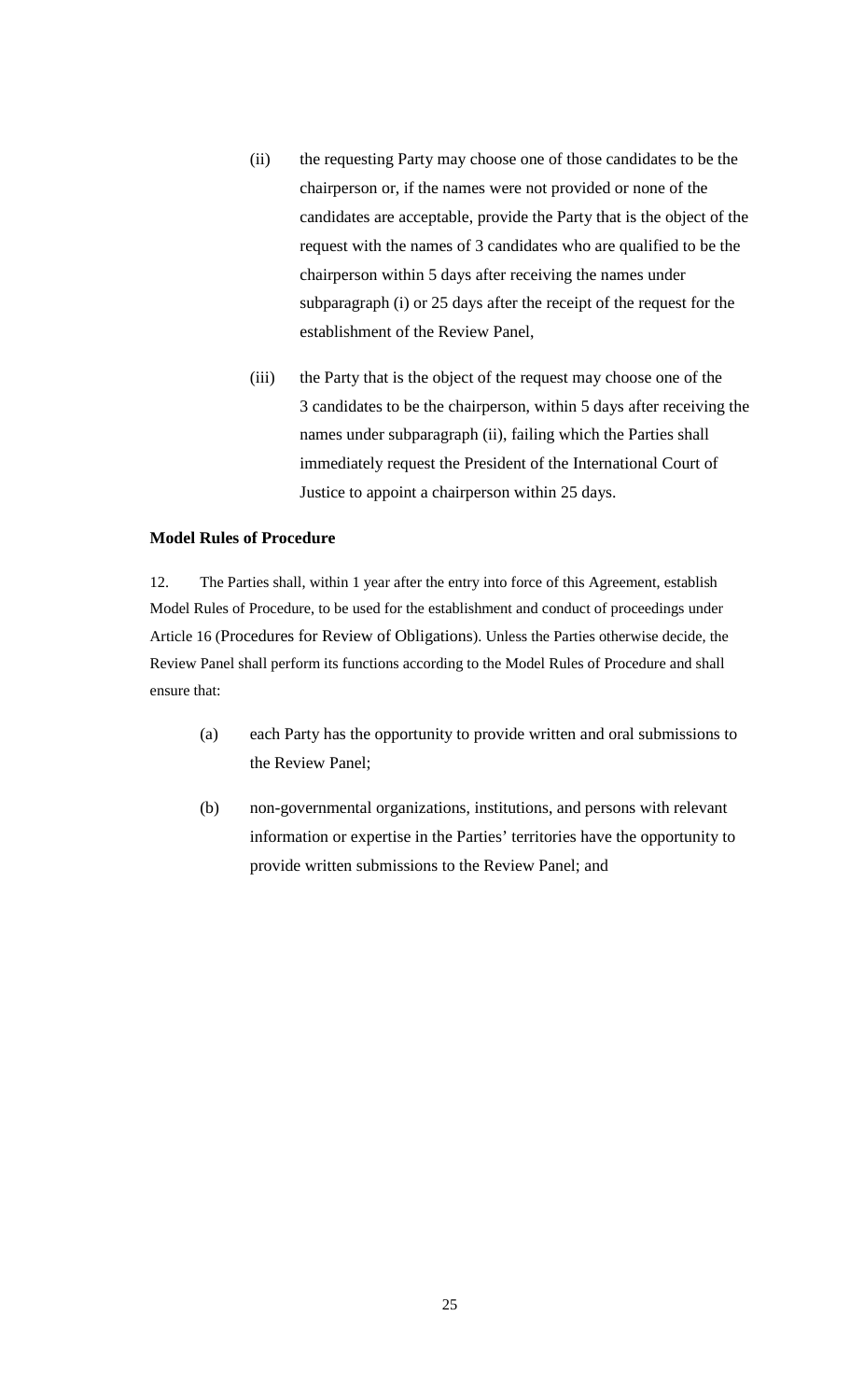(c) at least 1 hearing is held before the panel, for each set of panel proceedings, which, subject to Article 22 (Protection of Information), shall be open to the public.

13. The Parties shall decide on a separate budget for each set of panel proceedings pursuant to Article 16 (Procedures for Review of Obligations). The Parties shall contribute equally to the budget, unless they decide otherwise.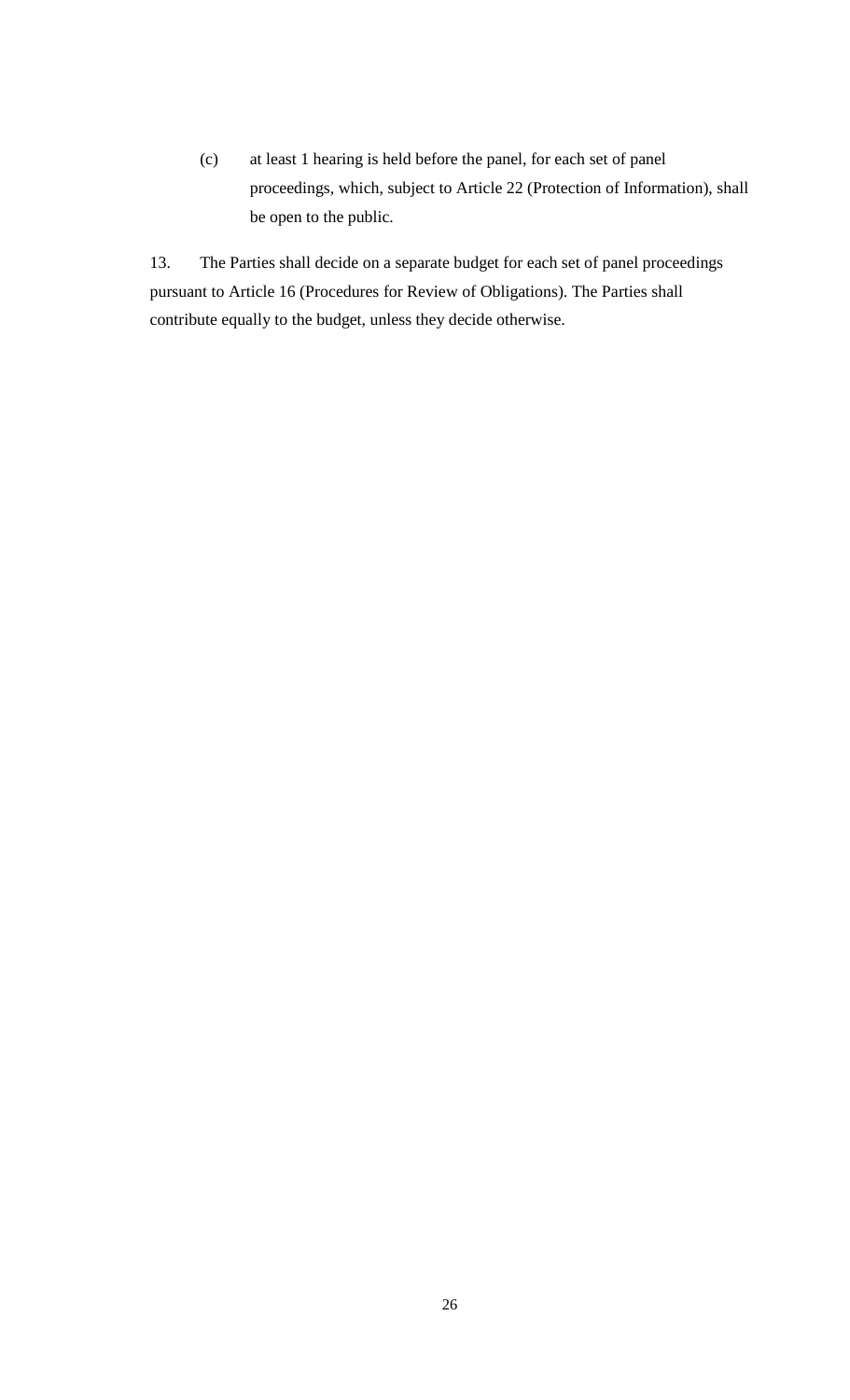# **ANNEX II**

#### **ENVIRONMENTAL COOPERATION**

The following is an indicative list of areas of possible cooperation identified by Honduras for consideration in cooperative work programs:

- (a) strengthening environmental management systems, including:
	- (i) environmental risk management,
	- (ii) integrated waste management,
	- (iii) comprehensive management of chemical substances, toxic and hazardous wastes;
- (b) strengthening institutional capacity for the enforcement of domestic environmental laws, including:
	- (i) information system on the environment, including environmental monitoring,
	- (ii) surveillance programs to monitor and track the genetic resources,
	- (iii) monitoring and alert system of genetically modified organisms;
- (c) promoting compliance with domestic environmental law, including providing support to small and medium-sized enterprises to comply with this legislation, including exporting sectors;
- (d) promoting best practices leading to sustainable development, including through:
	- (i) use and development of cleaner production technologies,
	- (ii) promotion of production and trade of environmentally-friendly goods and services;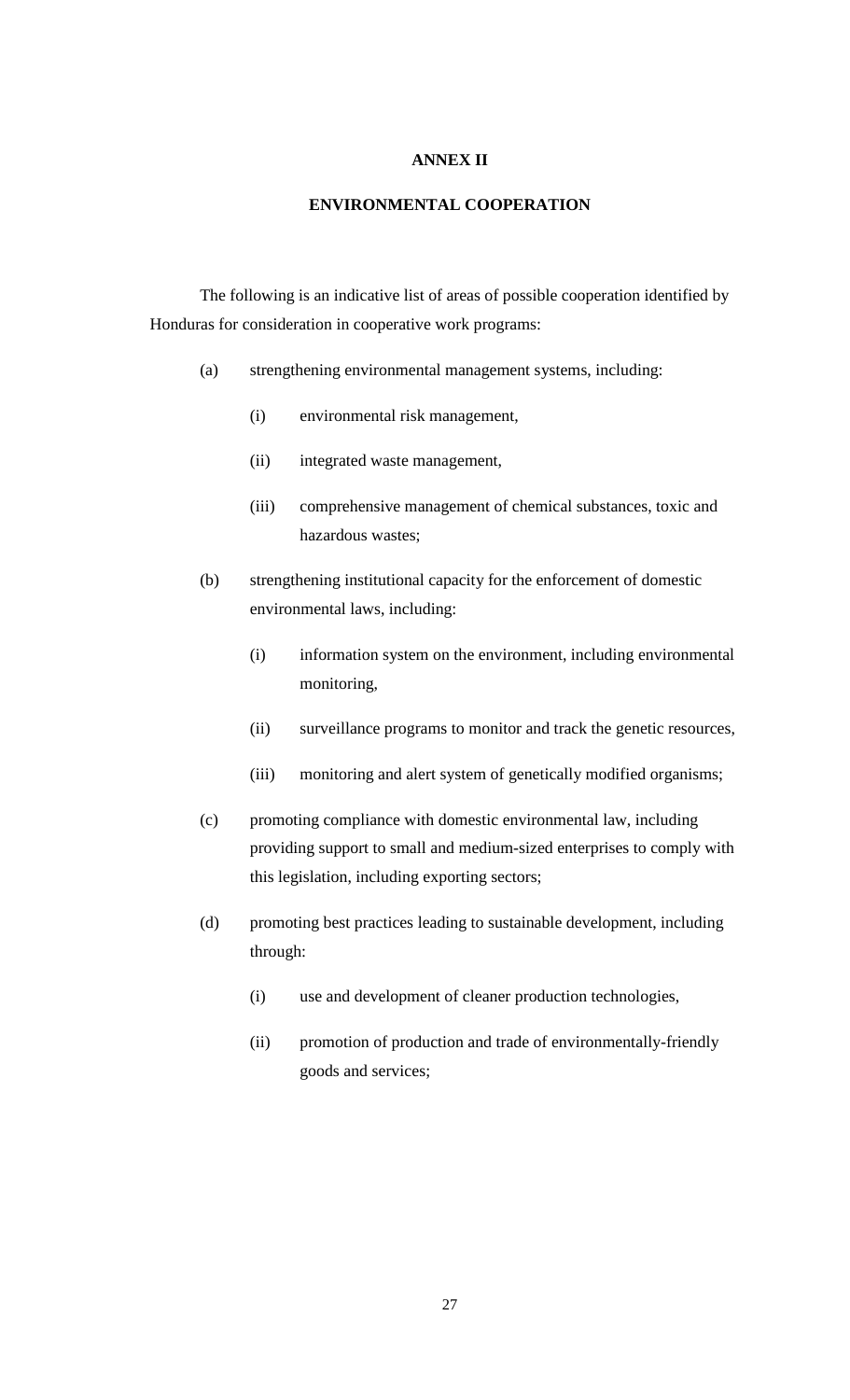- (e) promoting best practices of Corporate Social Responsibility by enterprises within the territories of the Parties;
- (f) strengthening mechanisms for public participation in accordance with domestic law of each Party, including environmental citizenship and participation;
- (g) capacity building for the mitigation of climate change, the reduction of risk and vulnerability, and adaptation to the consequences of climate change;
- (h) promotion of innovation and efficiency in the protection and conservation of biodiversity and the sustainable use of natural resources;
- (i) the Parties may cooperate on any other areas for environmental cooperation on which they may concur.